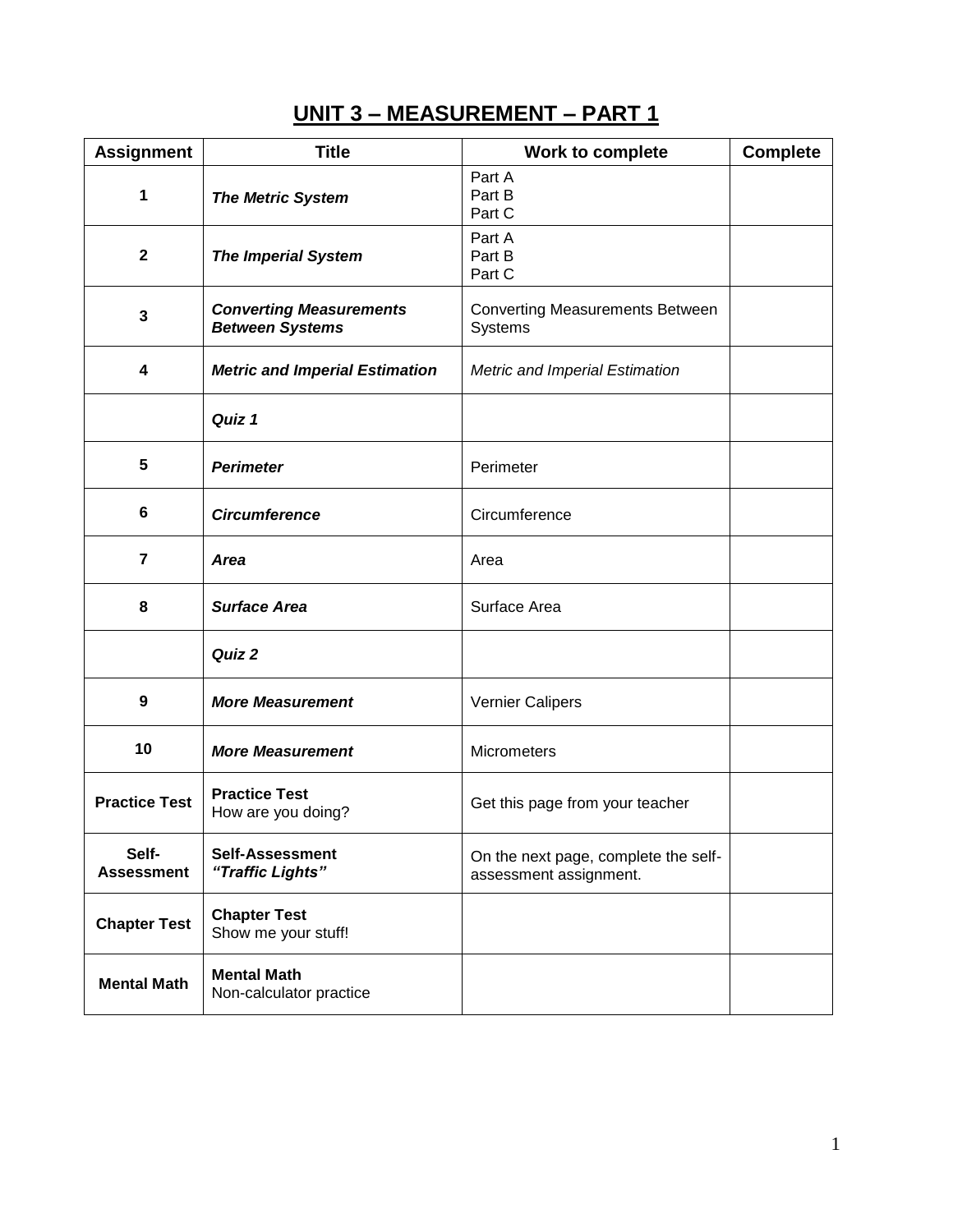## **Self Assessment**

In the following chart, show how confident you feel about each statement by drawing one of the following:  $\ddot{\odot}$ ,  $\odot$ , or  $\odot$ . Then discuss this with your teacher **BEFORE** you write the test!

| <b>Statement</b>                                                                               |  |  |
|------------------------------------------------------------------------------------------------|--|--|
| After completing this unit;                                                                    |  |  |
| I understand the relationship between units in the SI and imperial<br>systems                  |  |  |
| I can convert a measurement from SI units to imperial units                                    |  |  |
| I can convert a measurement from imperial units to SI units                                    |  |  |
| I can estimate measurements using a referent in both SI and<br>$\bullet$<br>imperial systems   |  |  |
| I can calculate perimeter, circumference, and area in metric and<br>imperial units             |  |  |
| I can calculate the surface area of a three-dimensional object in<br>metric and imperial units |  |  |

## **Vocabulary: Chapter 3**

base unit foot (ft or ') imperial system inch (in or ") mile (mi) referent surface area Système international d'unités (SI) yard (yd)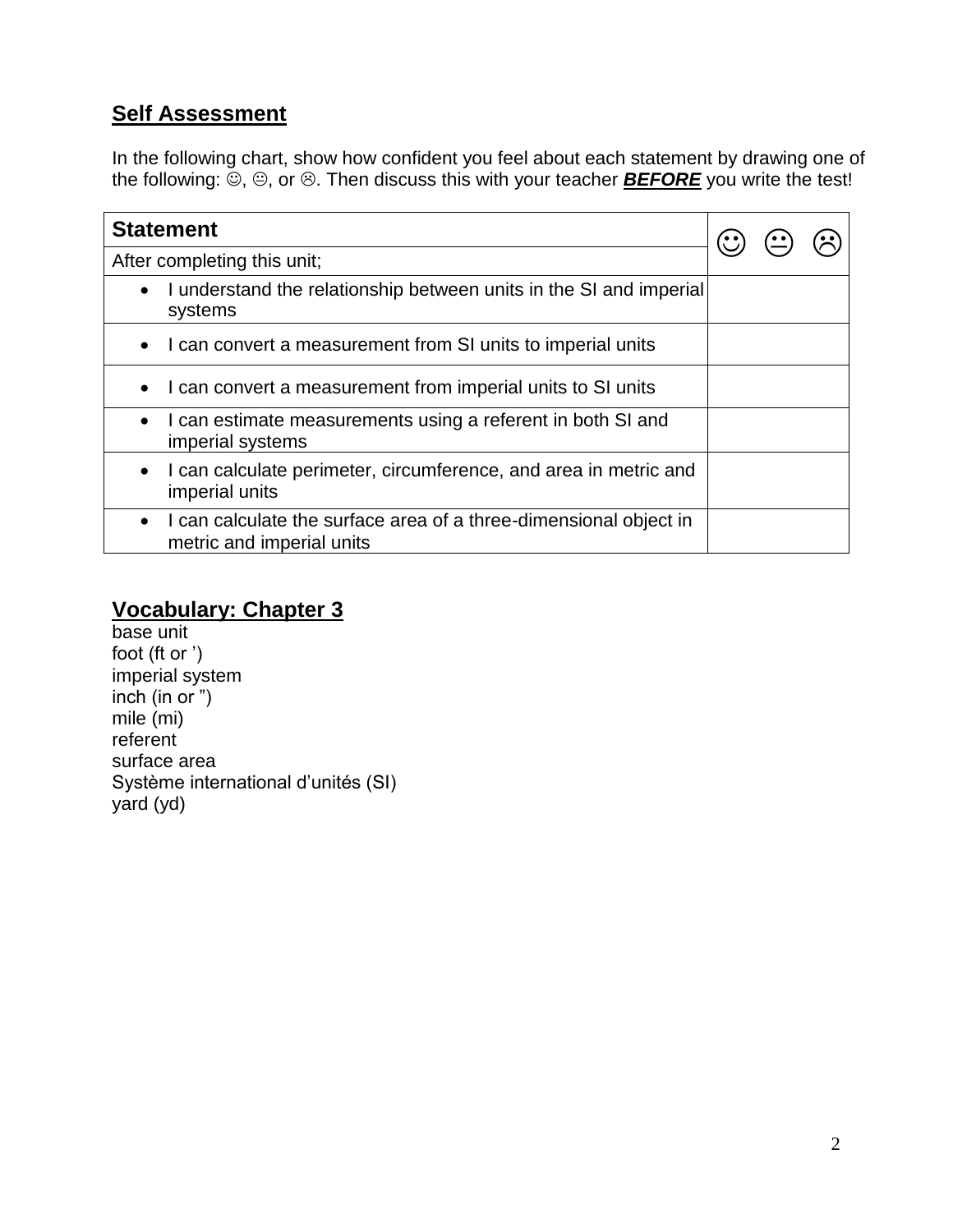# **THE METRIC SYSTEM**

The **Metric System** is a system of measurement based on multiples of 10, where the base unit for length is the metre. Since the 1960s, the International System of Units (SI) ("*Système International d'Unités*" in French, hence "SI") has been the internationally recognized standard metric system. Metric units are widely used around the world. To convert from one unit to another in the metric system, we multiply or divide by powers of 10 and attach a different prefix to the base unit (metre). The standard set of prefixes used in the metric system and their meanings is found below.

| <b>PREFIX</b> | <b>SYMBOL</b> | <b>QUANTITY</b> |                   |                     |
|---------------|---------------|-----------------|-------------------|---------------------|
| tera          | Т             | trillion        | 1 000 000 000 000 | 1 000 000 000 000   |
| giga          | G             | billion         | 1 000 000 000     | 1 000 000 000       |
| mega          | mg            | million         | 1 000 000         | 1 000 000           |
| kilo          | k             | thousand        | 1000              | 1 000               |
| hecto         | h             | hundred         | 100               | 100                 |
| deca          | da            | ten             | 10                | 10                  |
| basic unit    |               | one             |                   | 1                   |
| deci          | d             | one-tenth       | 0.1               | 1/10                |
| centi         | C             | one-hundredth   | 0.01              | 1/100               |
| milli         | m             | one-thousandth  | 0.001             | 1/1000              |
| micro         | μ             | one-millionth   | 0.000 001         | 1/1 000 000         |
| nano          | n             | one-billionth   | 0.000 000 001     | 1/1 000 000 000     |
| pico          | р             | one-trillionth  | 0.000 000 000 001 | 1/1 000 000 000 000 |

There are a lot of prefixes in the table above that we do not use on a daily basis, but no doubt you will have heard of many of these. My computer's hard drive is measured in GB – gigabytes. And a common measurement in science is a nanometere – it is very small!

There are some prefixes that you need to know, and the relationship between them. These are the prefixes from kilometre to millimetre – km to mm. They are km, hm, dam, m, dm, cm, mm. There is a little rhyme that might help you remember the order of these units: **King Henry died, Mary didn't cry much**. Each first letter in this phrase, **KHDMDCM**, represents the first letter in the corresponding unit, in order from km down to mm. The only area left for confusion is between decametres and decimeters. I remember these two because "a" comes before "i" in the alphabet and so decametres comes first in the little rhyme.

When you know the prefixes in order, it is easy to use them. Make a set of stairs and label the top step "km" and the bottom step "mm" and then fill in the rest using the rhyme like this: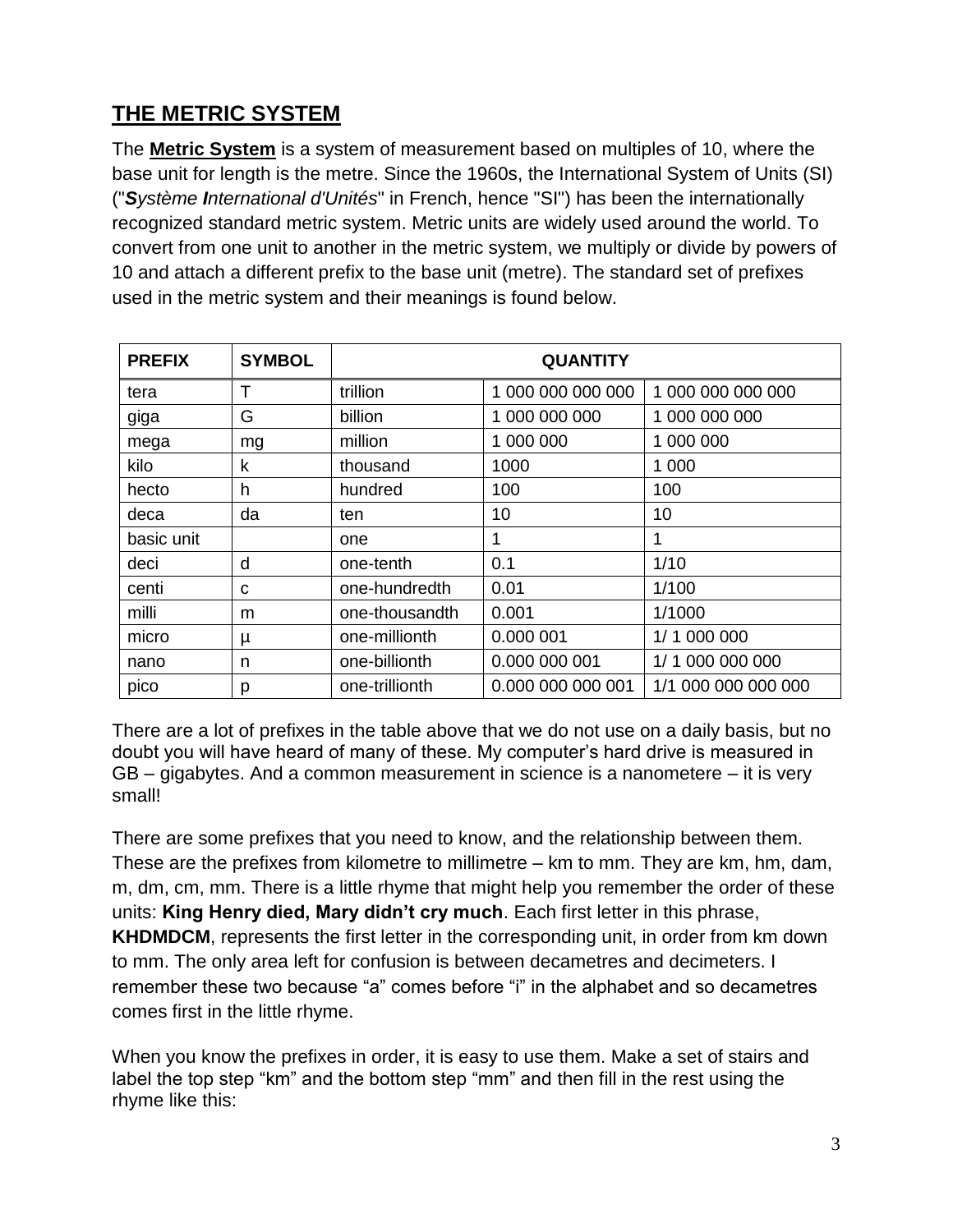Notice that I have also put two arrows beside the staircase. These are used for converting between the units on the staircase.

If you are going **DOWN** the stairs, you will multiply by 10 for *each* step – now you put a "×" sign on the left of the "10" going down.

If you are going **UP** the stairs, you will divide by 10 for *each* step – now you put a "÷" sign to the left of the "10" going up.



#### **YOU NEED TO LEARN THIS**

**STAIRCASE** so you can use it as the

order of the prefixes will NOT be given to you on the test or exam.

Another way to convert between these common metric units, either multiply or divide by 10 *for each* arrow as shown below.

 $km \rightarrow hm \rightarrow dam \rightarrow m \rightarrow dm \rightarrow cm \rightarrow mm$  mm  $\rightarrow$  means  $\times 10$ km  $\leftarrow$  hm  $\leftarrow$  dam  $\leftarrow$  m $\leftarrow$  dm  $\leftarrow$  cm  $\leftarrow$  mm  $\leftarrow$  means  $\div$  10

**Referents** – objects that represent approximately one unit of measurement - for these units include: the thickness of a paperclip for mm, the width of an adult baby finger for a cm, and the length of a pace (2 steps) for a metre.

As with every system of measurement, different base units are used for different types of measurement. The following chart shows the different base units in the metric system.

| <b>MEASUREMENT   UNIT</b> |                 | <b>SYMBOL</b> |
|---------------------------|-----------------|---------------|
| length                    | metre           | m             |
| mass                      | gram            |               |
| capacity                  | litre           |               |
| temperature               | degrees Celsius |               |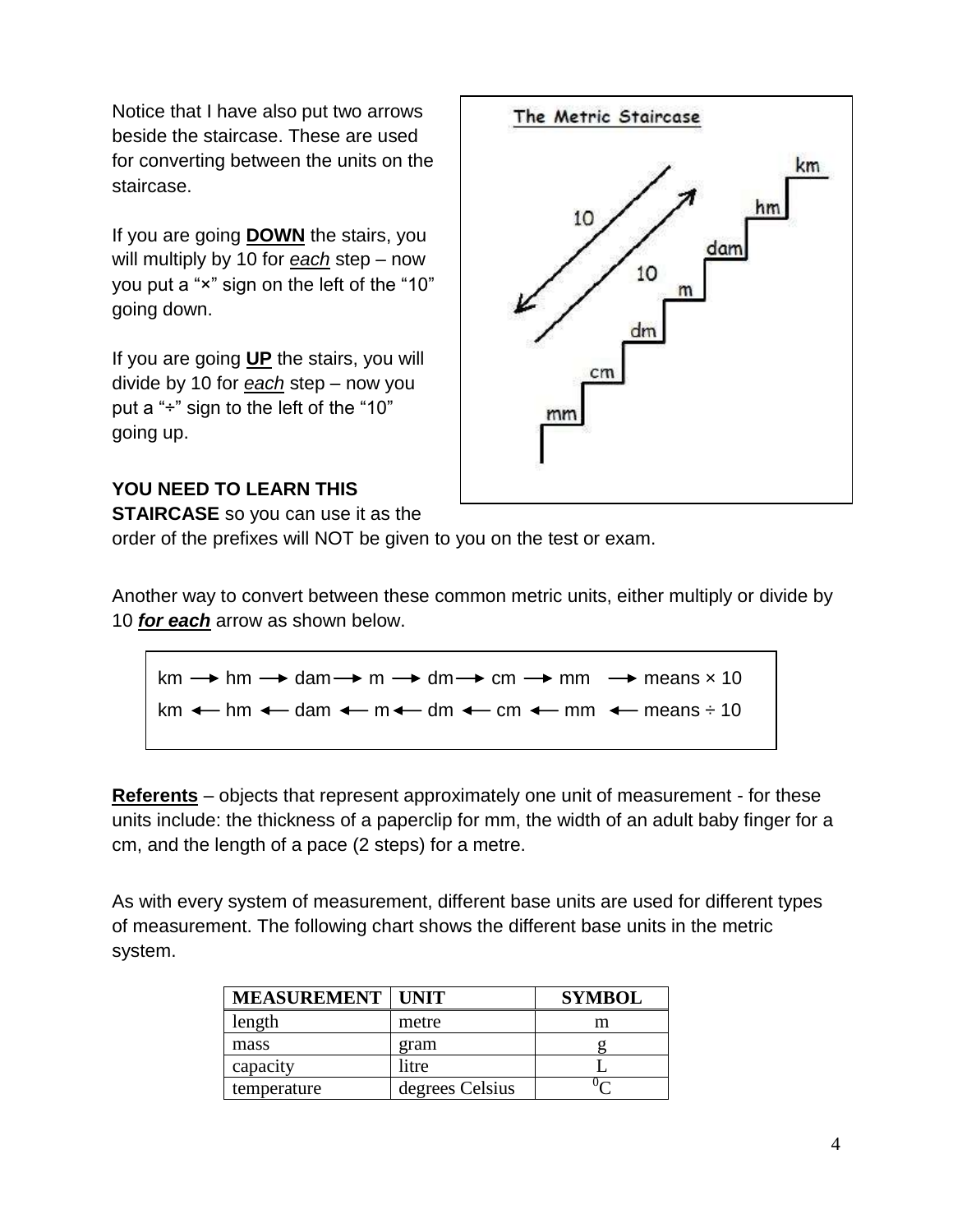## **ASSIGNMENT 1 – THE METRIC SYSTEM**

| <b>Part A</b> Choose the most sensible<br>measure. Circle your answer.                                                                                                                                 | <b>Part B</b> Convert the following<br>measurements as indicated.                                                                  |
|--------------------------------------------------------------------------------------------------------------------------------------------------------------------------------------------------------|------------------------------------------------------------------------------------------------------------------------------------|
| 1. Length of a small paper clip.<br>31 mm 31 cm 31 m 31 km<br>2. Length of a tennis racket.<br>68 mm 68 cm 68 m 68 km<br>3. Distance around a racetrack.<br>2 mm 2 cm 2 m 2 km<br>4. Length of a canoe | 4) $0.527 \text{ km} =$<br>5) $8.5 m =$                                                                                            |
| 4 mm 4 cm 4 m 4 km<br>5. Length of a key.<br>54 mm 54 cm 54 m 54 km<br>6. Height of a woman.                                                                                                           | 8) $1.6 m =$<br>9) $1245 m =$                                                                                                      |
| 160 mm 160 cm 160 m 160 km<br>7. Width of a room.<br>8 mm 8 cm 8 m 8 km<br>8. Distance from Vancouver to Hope.                                                                                         | 11) 16.5 m = _______________<br>12) 2500 mm = ____________                                                                         |
| 125 mm 125 cm 125 m 125 km<br>9. Length of a bowling alley.<br>18 mm 18 cm 18 m 18 km                                                                                                                  | Note: These units above are t<br>units used. Students are also<br>for knowing the less common<br>illustrated in the following cont |
| 10. Height of a giant redwood tree.<br>67 mm<br>67 cm 67 m<br>67 km<br>11. Length of a safety pin.                                                                                                     | 13) 30 dam = $\frac{1}{2}$                                                                                                         |
| 26 mm<br>26 cm<br>26 m<br>26 km<br>12. Width of a desk.<br>75 mm<br>75 cm 75 m<br>75 km                                                                                                                | 16) 920 mm = $\frac{1}{2}$<br>17) 7800 hm = $\frac{1}{2}$                                                                          |
| 13. Long-distance run.<br>10 000 cm<br>10 000 m 10 000 km                                                                                                                                              |                                                                                                                                    |
|                                                                                                                                                                                                        |                                                                                                                                    |



s above are the common ents are also responsible ess common units as ollowing conversions.

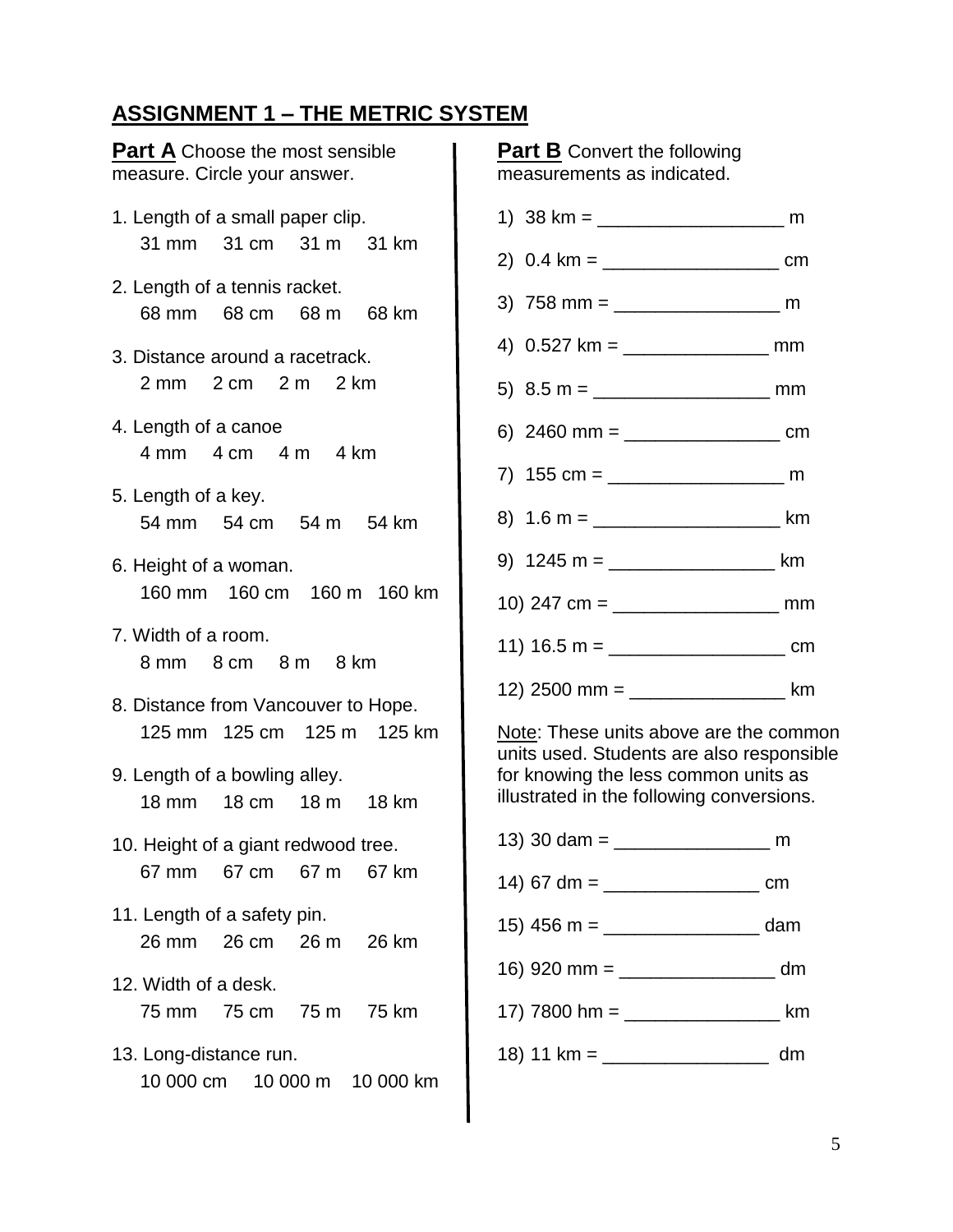## **Part C**

1) The diameter of a loonie is about 26.5 mm. What is this measurement in centimetres?



2) A tree house is 1.2 m high. If each step is 20 cm high, will seven steps reach the tree house?

3) Nora needs 35 tiles for a floor. She finds a stack of tiles that is 0.5 m high. If each tile is 1.2 cm thick, are there enough tiles in the stack for her project?

- 4) William wants to put Christmas lights along the peak and edges of his roof.
	- a) How many metres of lights will he need?



b) Express this length in cm.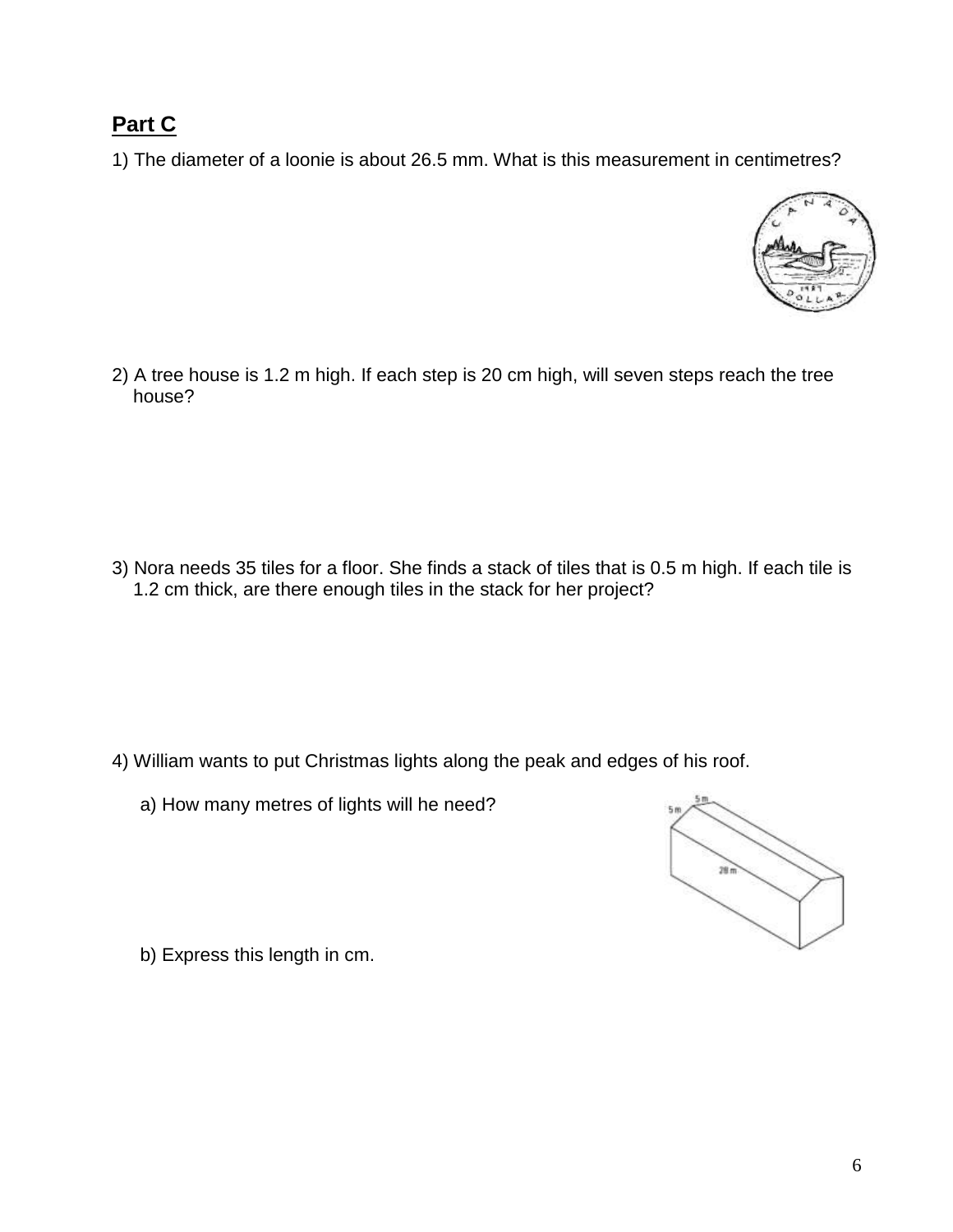## **THE IMPERIAL SYSTEM**

The **Imperial System** of measurement or **Imperial units** is a set of units, with the foot being the base unit. The units were introduced in the United Kingdom and the Commonwealth countries, but most of these countries now use the metric system. The exception is the United States. For measurements of length, the imperial system uses inches, feet, yards, and miles. It is important to be familiar with imperial measurements because they are still used in many areas like construction, and because the United States is so close to Canada.

**Referents** for these units include: inch - the width of an adult thumb, foot – the length of an adult foot, yard – the length from the nose to the end of the outstretched fingertip

The relationship between the units in the imperial system is not as friendly as the metric system. To convert between units requires knowledge of the divisions as shown below.

| $\div$ 12.  | $\div$ 3   | $\div 1760$<br>inches $\rightarrow$ feet $\rightarrow$ yards $\rightarrow$ miles | 1 mile = $1760$ yd<br>1 mile = $5280$ ft<br>1 yd = $3$ ft = $36$ in |
|-------------|------------|----------------------------------------------------------------------------------|---------------------------------------------------------------------|
| $\times$ 12 | $\times$ 3 | inches $\leftarrow$ feet $\leftarrow$ yards $\leftarrow$ miles<br>$\times$ 1760  | 1 ft = $12$ in                                                      |

The standard units used in the metric system (for length) are shown below.

| <b>UNIT</b> | <b>SYMBOL</b> |  |
|-------------|---------------|--|
| inch        | " or in.      |  |
| foot        | or ft.        |  |
| yard        | yd.           |  |
| mile        | m1            |  |

This imperial ruler shows inches which are divided into  $16<sup>th</sup>$ . Often, rulers show the first inch divided into  $32<sup>nd</sup>$  of an inch. Each inch on the ruler is marked with a long line and is labeled 1, 2, 3, 4, and so on. In between each inch marker is another long line which marks each half inch. In between each of these divisions is a slightly longer line which marks each quarter (¼) of an inch.

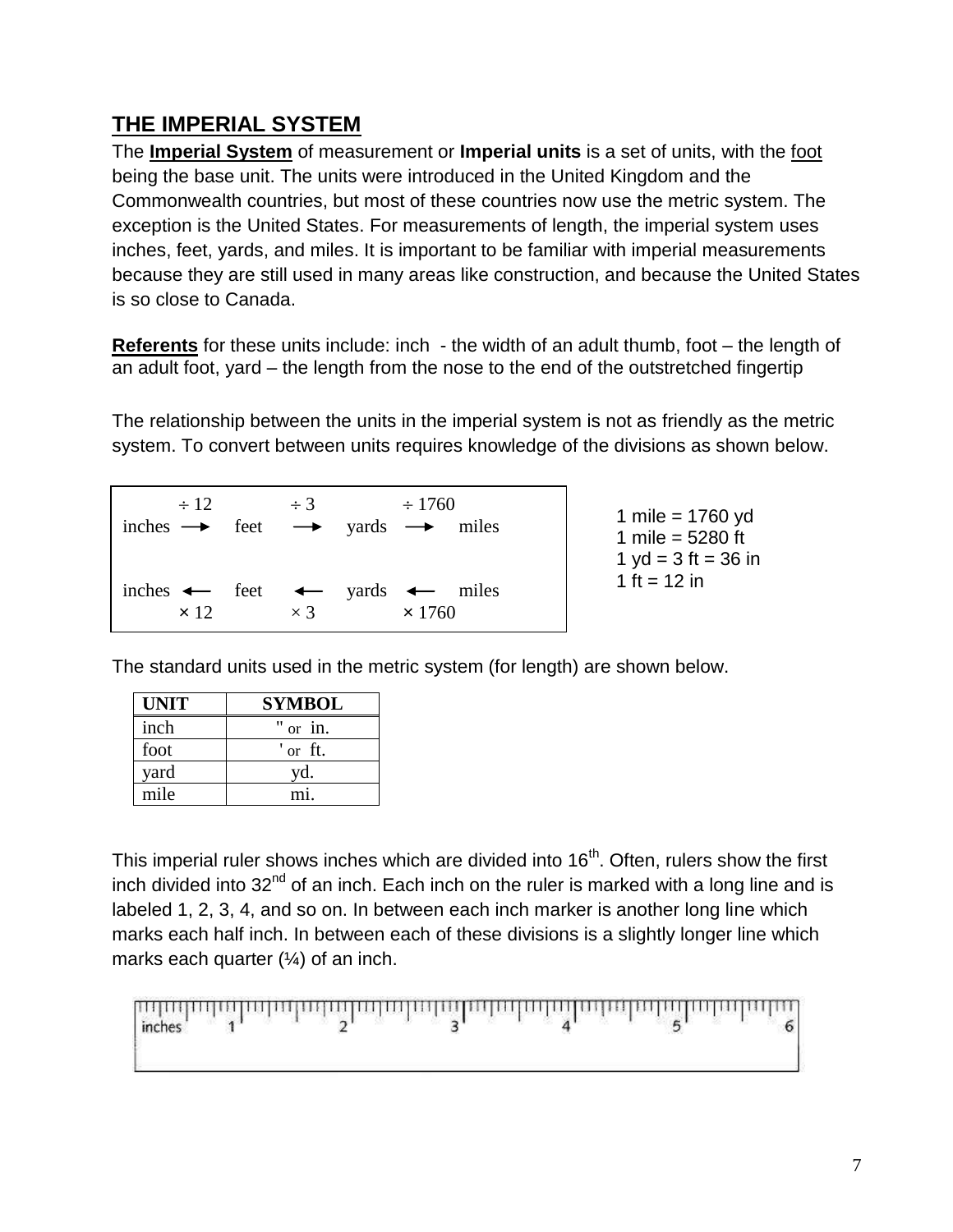### **ASSIGNMENT 2 – IMPERIAL SYSTEM**

### **Part A**

<del>inpropingu</del>

inches

To measure a length using an imperial ruler, count the whole number of inches, and then count the number of 16<sup>th</sup> of the next inch until the mark is reached. For example, letter H below is pointing at a measurement of 5  $\frac{5}{10}$  $rac{5}{16}$  in.  $1<sup>th</sup>$  of an inch) for the points A to G on the ruler below. 1. State the length (to the closest 16 A B C D E F G H <u>հունականականականական</u> णाणामा 전 정  $\frac{1}{2}$  $\frac{1}{3}$ inches  $1<sup>th</sup>$  of an inch. 2. Find the length of the objects below to the closest 16 a) ակական<br>\*  $\frac{1}{2}$  $\frac{1}{3}$  $\mathbf{1}$ 6 inches b)  $\overline{2}$  $\overline{3}$ 6 inches c) пцициция inches 6 d)

шшш

 $\overline{\mathbf{3}}$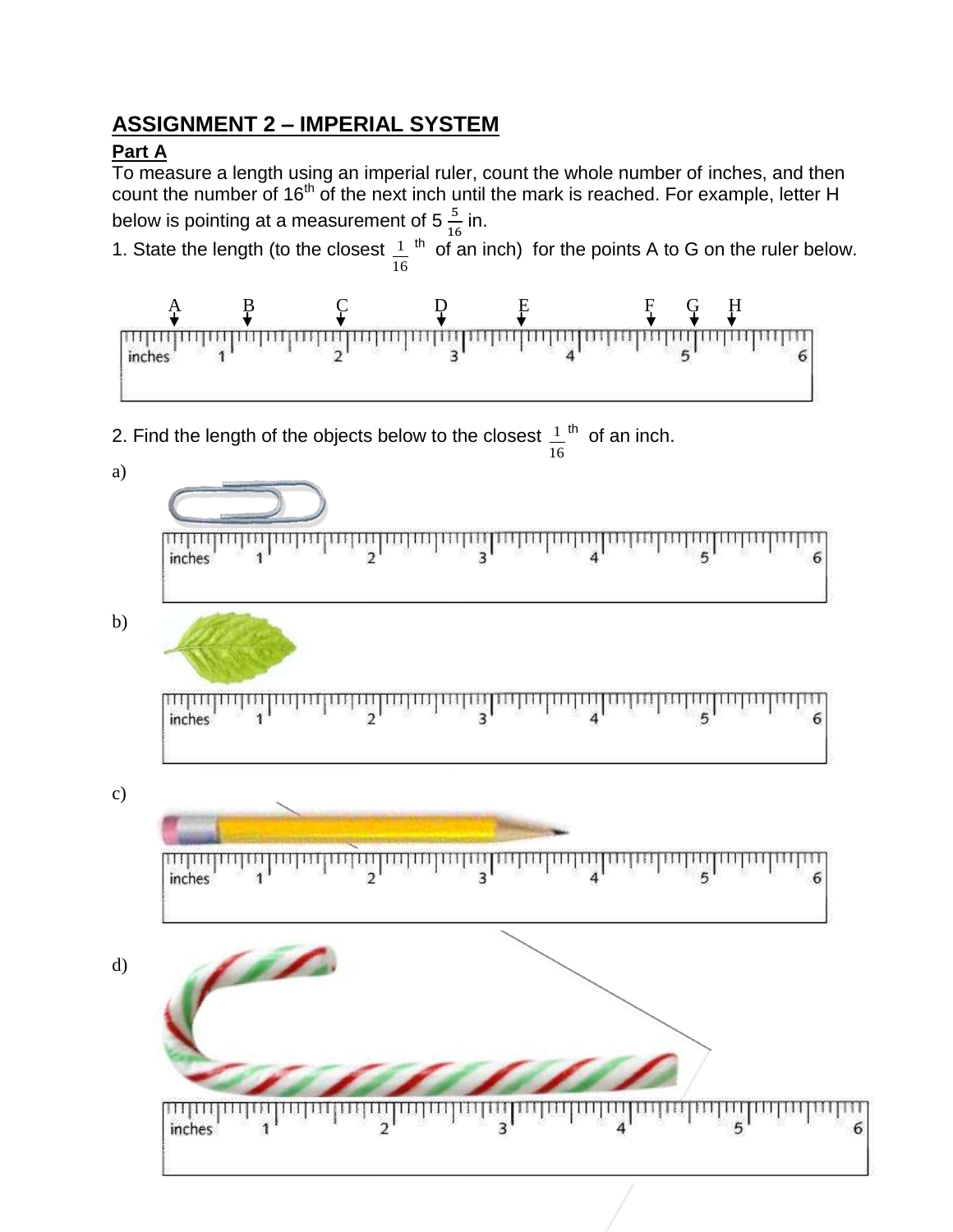3) Convert the following measurements.

| a) $38 \text{ ft} =$ ____   | in |
|-----------------------------|----|
| b) $0.4 \text{ mi} =$ _____ | yd |
| c) 7.5 mi = $\frac{1}{2}$   |    |
| d) 72 in = $\frac{1}{2}$    |    |

4) Ray is building a fence around his yard using pre-made panels that are sold in 8 ft lengths. The perimeter of the yard is 32 yd. How many fence panels should he buy?

---------------------------------------------------------------------------------------------------------------------

Often Imperial Units are used in combination. These need to be converted to only one unit.

Example, Jan might say she is 5 ft 10 in tall. How tall is Jan in inches?<br>
How tall is Jan in teet?  $1 \text{ ft} = 12 \text{ in.}$  1 ft = 12 in. So, 5 ft  $\times$  12 in. = 60 in. So, 10 in.  $\div$  12 in = 0.83 ft Jan's height in inches is: Jan's height in feet is: 60 in.  $\div$  10 in. = 70 in.  $\phantom{00}$  5 ft + 0.83 ft = 5.83 ft

#### **Part B**

5) Convert the following measurements.

| a) 7 yd 2 ft = ______              | ft |
|------------------------------------|----|
|                                    | in |
| c) 9 yd 11 ft = _____              | ft |
| d) 5 mi 16 yd 2 ft = $\frac{1}{2}$ | in |
| e) 7 mi 2 yd = _____               |    |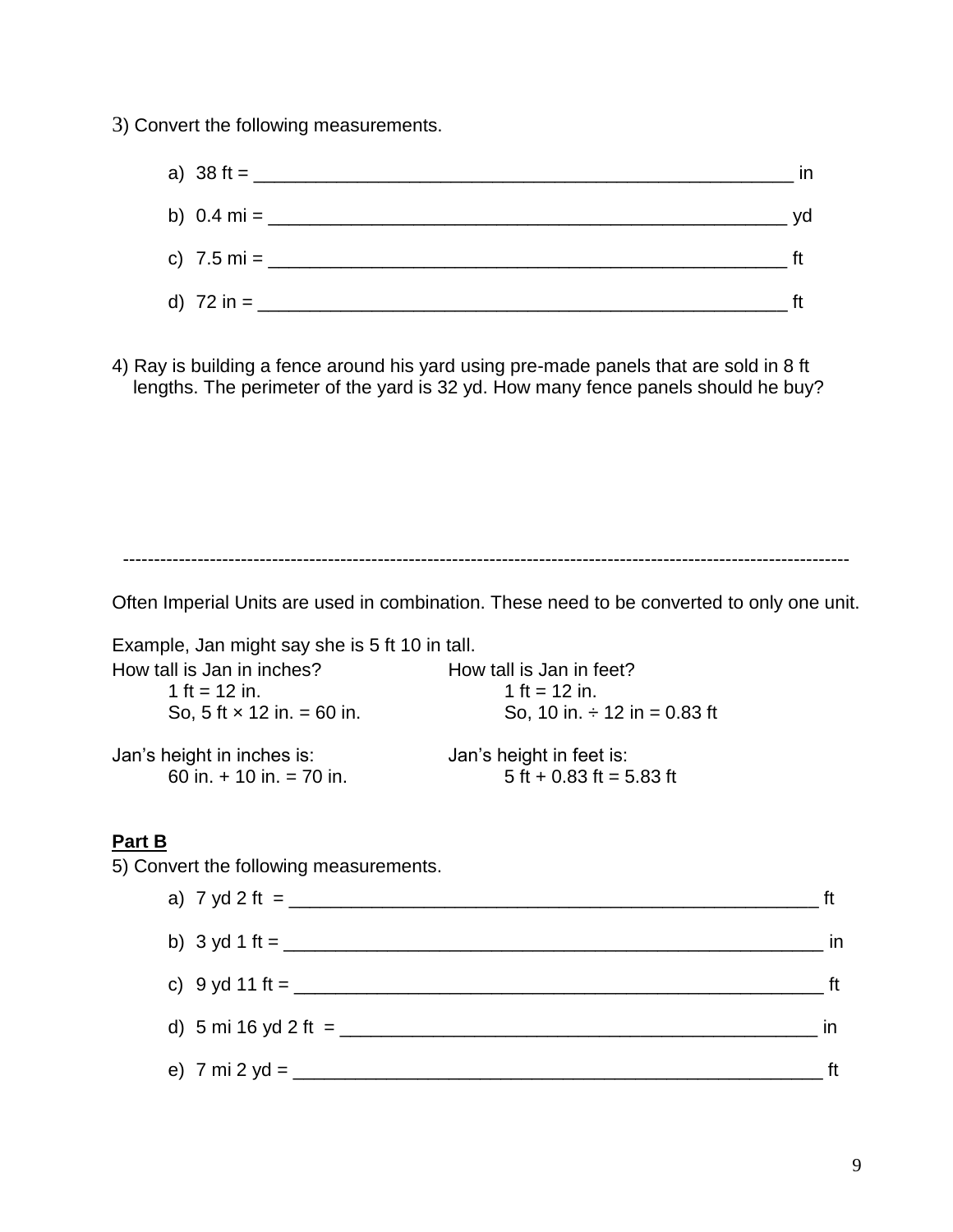6) The Olympic Marathon is a running race that is 26 miles 385 yards long. If Sebastian's stride is about 1 yard long, how many strides will he take in a marathon run?

7) If each board in a fence is 6 inches wide, how many boards will Josée need to fence all 4 sides of a playground that is 60 ft wide by 125 feet long?

8) Riley bought 50 ft of rope. He cut off pieces that total 34' 8" so far. How much rope does he have left?

9) A circular garden has outside circumference (perimeter of a circle) of 23 feet. If a geranium is planted every 6 inches around the garden, how many geraniums are needed?

10) A pet store has 10 cages for sale. They are 5 cages that are 2'8" wide, 3 cages that are 4'6" wide, and 2 cages that are 1'8" wide. Can these cages fit side by side along a wall that is 30' long?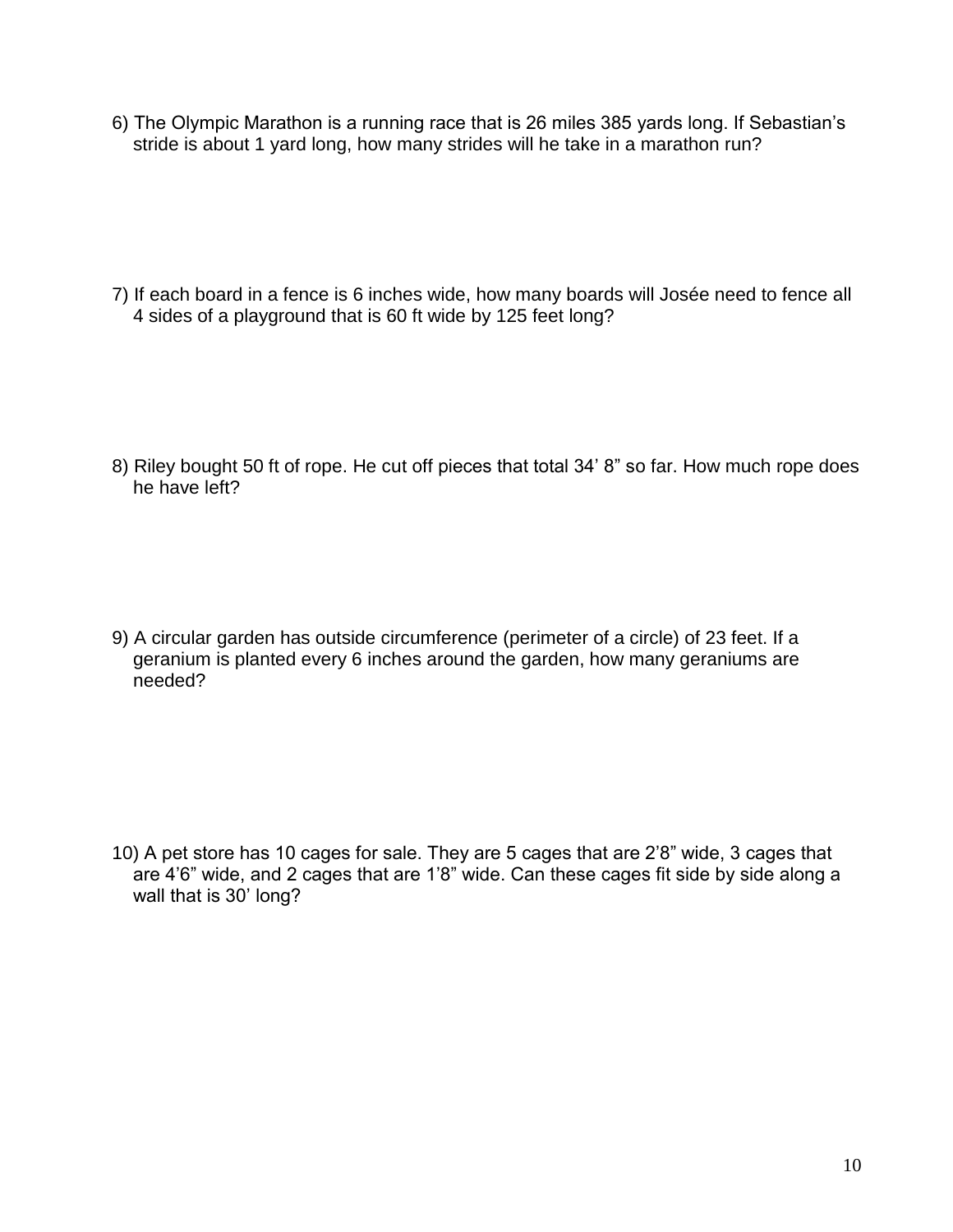Imperial Units are also stated in fraction form.

For example, 7 ¼ inches. These types of measurement can be converted to feet and inches.

A staircase has eight steps that are  $7\frac{1}{4}$  inches high. What is the total height in feet and inches?

Consider the whole numbers first: 7 inches 7 inches  $\times$  8 = 56 inches Consider the fraction next: ¼ inches  $\frac{1}{4}$  inches = 1  $\div$  4  $\times$  8 = 2 inches What is the total height? 56 inches  $+2$  inches = 58 inches

What is this height in feet and inches? 58 inches  $\div$  12 = 4 whole feet with a remainder 10 inches So, the height of the staircase is 4 feet 10 inches

### **Part C**

11) Convert the following measurements.

| a) $6\frac{1}{4}$ yd = ____ |    |
|-----------------------------|----|
|                             | ın |
|                             |    |
| d) $4\frac{1}{2}$ mi = ___  | yd |

## **CONVERTING MEASUREMENTS BETWEEN SYSTEMS**

It is important to be able to convert metric units to imperial units, and vice versa. Below are some of the common conversions available for units of length. Note that the sign "≈" means approximately. These conversions are not exact but are what will be used for this course. Online conversions calculators give more precise conversions if needed.

> **1 inch ≈ 2.54 centimetres 1 foot ≈ 30.48 centimetres 1 foot ≈ 0.3048 metres 1 yard ≈ 0.9144 metres 1 mile = ≈ 1.609 kilometres**

Use these conversion factors **OR THE ONES IN YOUR DATA PAGES** by multiplying when converting from left to right or by dividing when converting from right to left.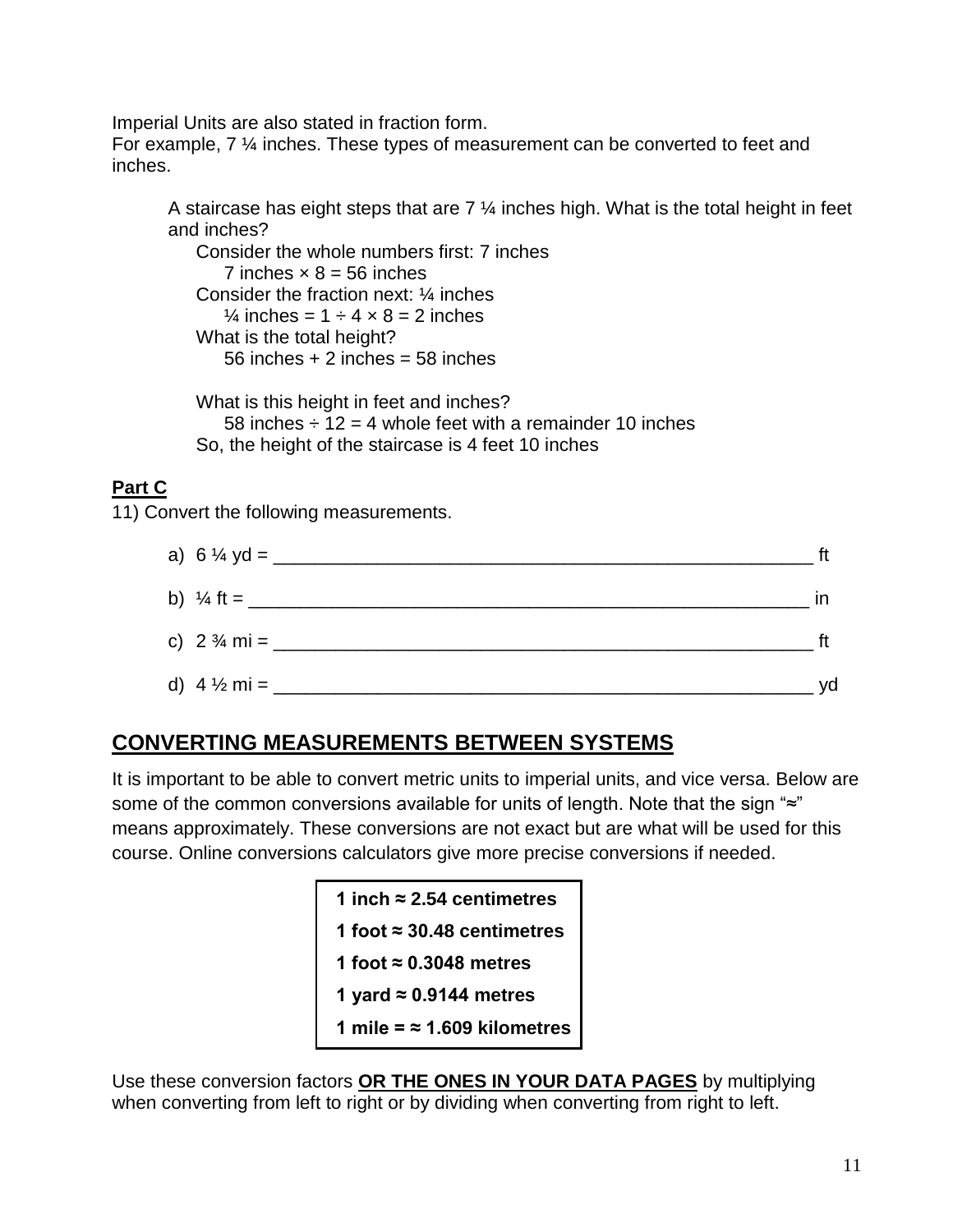Example 1: Convert 24 ft =  $\frac{24}{10}$ 

Solution: The conversion from ft to m is 0.3048. This is a left to right conversion so multiply. So, 24 ft  $\times$  0.3048 = 7.3152 m = 7.32 m

Example 2: Andrea's height is 5'8". What is her height in centimetres?

Solution: First convert Andrea's height all to inches.

 $5' \times 12 = 60'' + 8'' = 68''$ 

Then change the inches to centimetres by using the conversion factor. This can be done by multiplying or by setting up a proportion and solving.

 $68" \times 2.54 = 173$  cm cm  $2.54 = x$ in. 1 68  $x = 2.54 \times 68 \div 1 = 173$  cm

Example 3: Convert 675 in. = \_\_\_\_\_\_\_\_\_\_\_\_\_\_\_ m

Solution: Convert inches to feet, and feet to metres. 675 in.  $\div$  12 = 56.25 feet 56.25 ft  $\times$  0.3048 = 17.145 m = 17.15 m

### **ASSIGNMENT 3 – CONVERTING MEASUREMENTS BETWEEN SYSTEMS**

1) Convert the following measurements.

- 
- 
- 
- 
- 

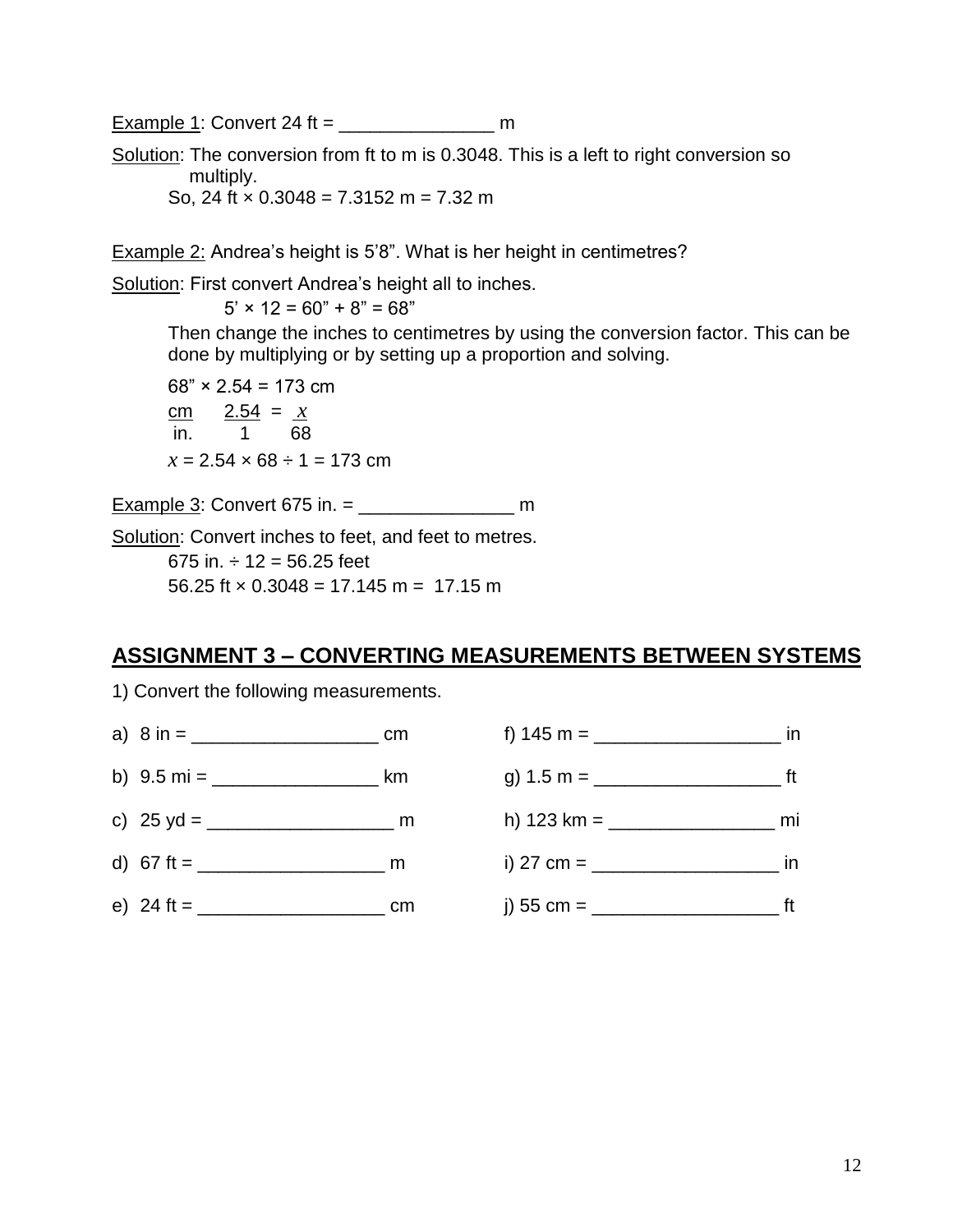- 2) Mount Logan is Canada's highest mountain. It measures 19 551 ft. What is that height in metres?
- 3) The Capilano Suspension Bridge in North Vancouver is 173 m across and 70 m above the river. What are these distances in feet?
- 4) Jiri's boat and trailer is 20 ft 6 in. long. His garage is 6.2 m long. Will the boat and trailer fit in his garage?
- 5) Charlie drove from Calgary to Saskatoon. If this distance is 620 km, how far is this in miles?
- 6) Carla needs 3.5 m of cloth. However, the cloth she wants to buy costs \$9.79 per yard. How much will this cloth cost?
- 7) A nickel is 1.95 mm thick. About how long is a \$2.00 roll of nickels in inches? Round your answer to the nearest whole inch. Hint: How many nickels (5¢) are in \$2.00?
- 8) An airline has size limits for checked baggage. The length, width and height of alll luggage must add up to no more than 157 cm. Will the airline accept a suitcase that measures 17 in. by 26 in. by 14 in.?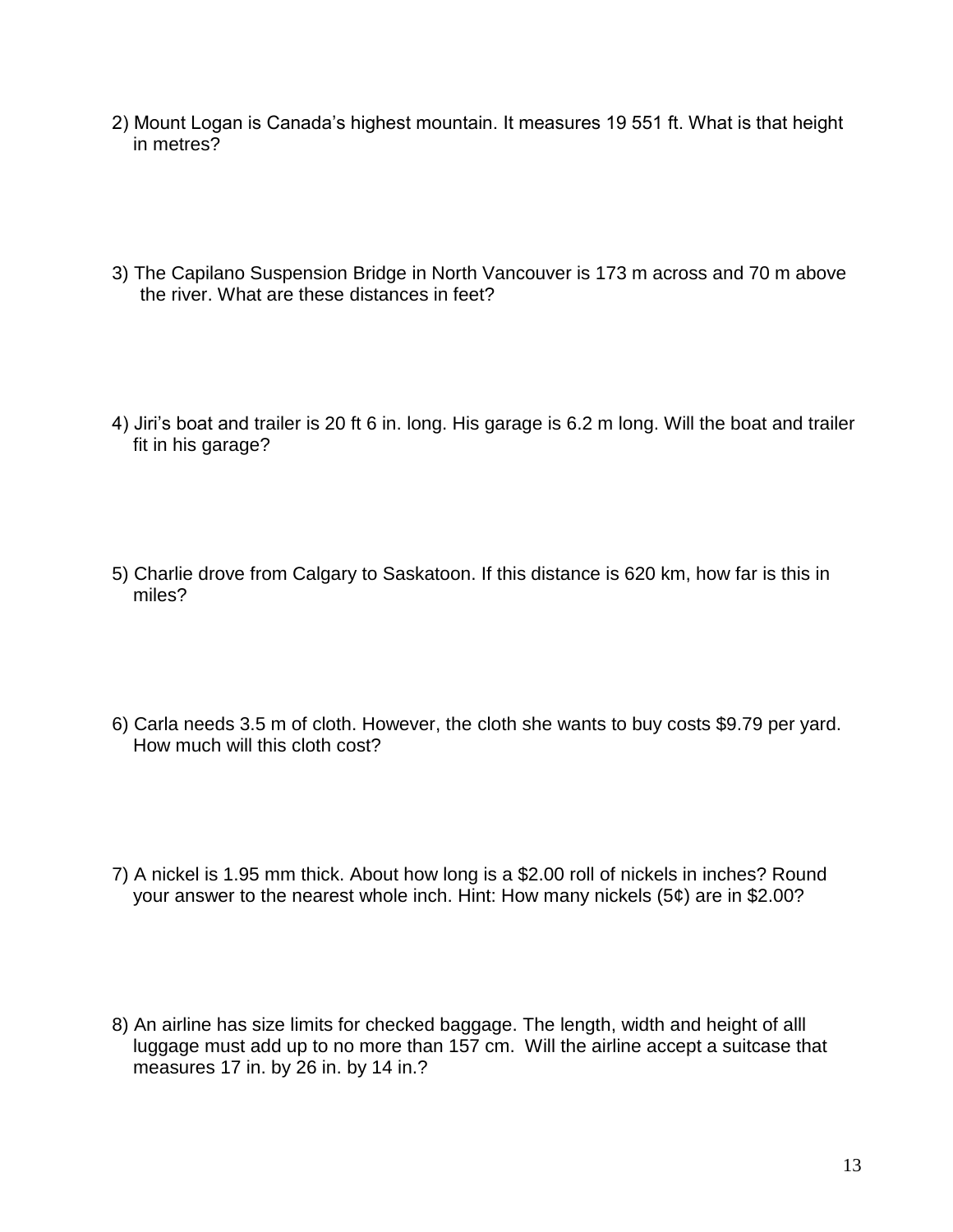## **ASSIGNMENT 4 – METRIC AND IMPERIAL ESTIMATION**

Different units are appropriate to be used when estimating or stating the size of something. For example, you wouldn't say that the desk you are sitting at is so many kilometres long, or the distance you live from school is that many millimetres. These are not appropriate units.

1. Complete the following chart. Write the appropriate **units** for each measurement. Choose from the following: metric – mm cm, m, km

imperial – in., ft., mi. (yds are used in football and golf!)

| Item                         | Metric | Imperial |
|------------------------------|--------|----------|
| Length of a Translink bus    |        |          |
| Length of a \$20 bill        |        |          |
| Height of a 1-story building |        |          |
| Width of your pencil         |        |          |
| Size of your big screen TV   |        |          |

2. Estimate the following lengths in both metric and imperial. Give both a number and the appropriate units.

| Item                                 | Metric | Imperial |
|--------------------------------------|--------|----------|
| Length of a your desk                |        |          |
| Length of a pencil                   |        |          |
| Height of a flagpole                 |        |          |
| Width of an eraser                   |        |          |
| Distance from Surrey to<br>Vancouver |        |          |

## **ASK YOUR TEACHER FOR UNIT QUIZ 1.**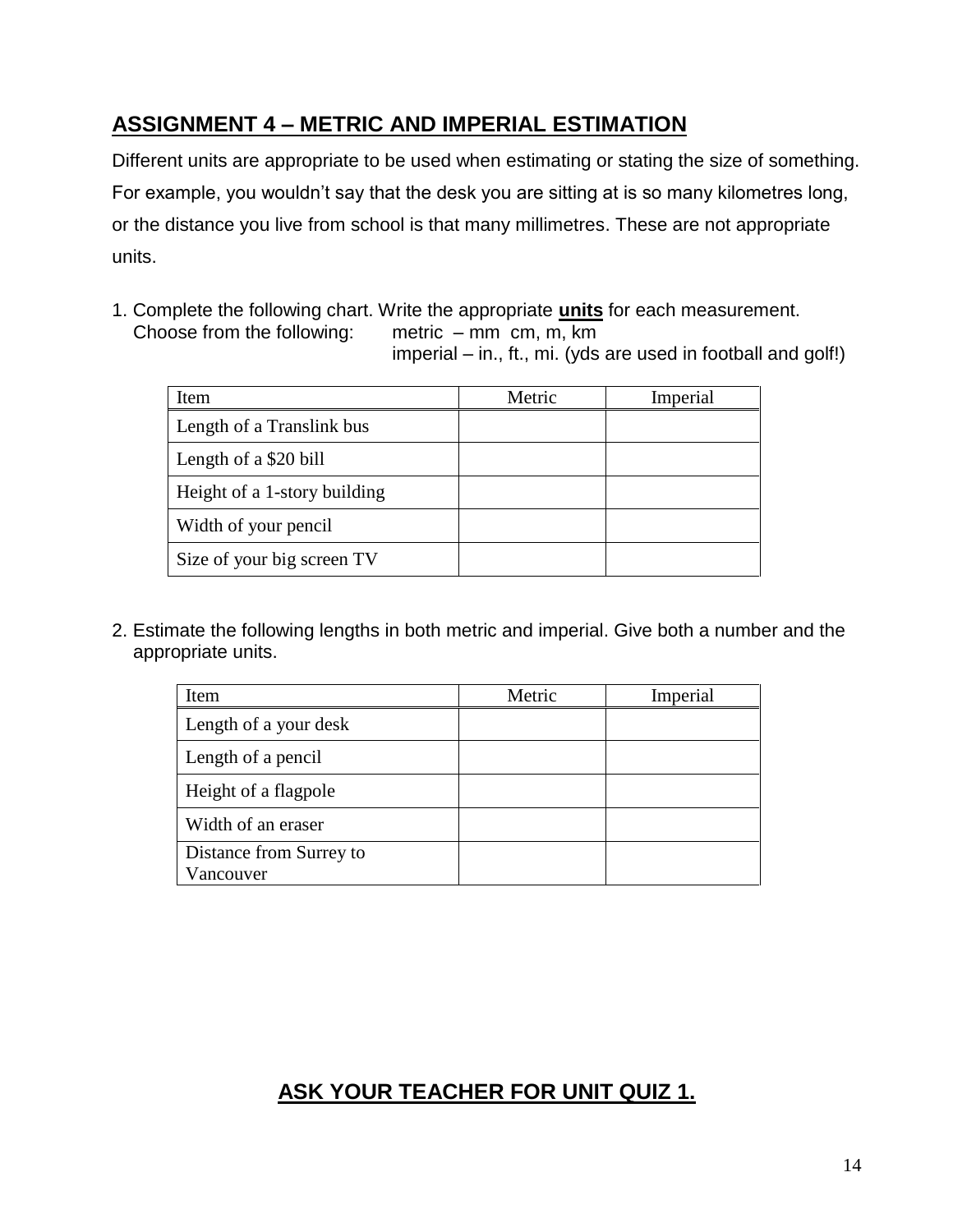### **PERIMETER**

The distance around any geometric shape is known as the **perimeter**. To calculate the perimeter, simply add the lengths of all the sides together. Perimeter is always in linear units: cm, in, ft, m, etc.



The perimeter of this figure is:  $P = 4 + 5 + 6 + 4 + 6 = 25$  m

--------------------------------------------------------------------------------------------------------------------- A rectangle has a special formula that can be used to calculate its perimeter. The perimeter is two of the length plus two of the width. It doesn't matter which side is called the length and which one is called the width. In math terms, this means times the length plus two times the width.

#### $P = 2 \times l + 2 \times w$



 $P = 2 \times l + 2 \times w$  $P = 2 \times 6 + 2 \times 4$  $P = 12 + 8$  $P = 20$  cm

The perimeter of **EVERY** figure is always calculated in the units given in the question. If the units in the figure are cm, the perimeter is cm; if it is in inches, the perimeter is in inches, and so on.

### **When solving word problems, ALWAYS draw a diagram to help you!**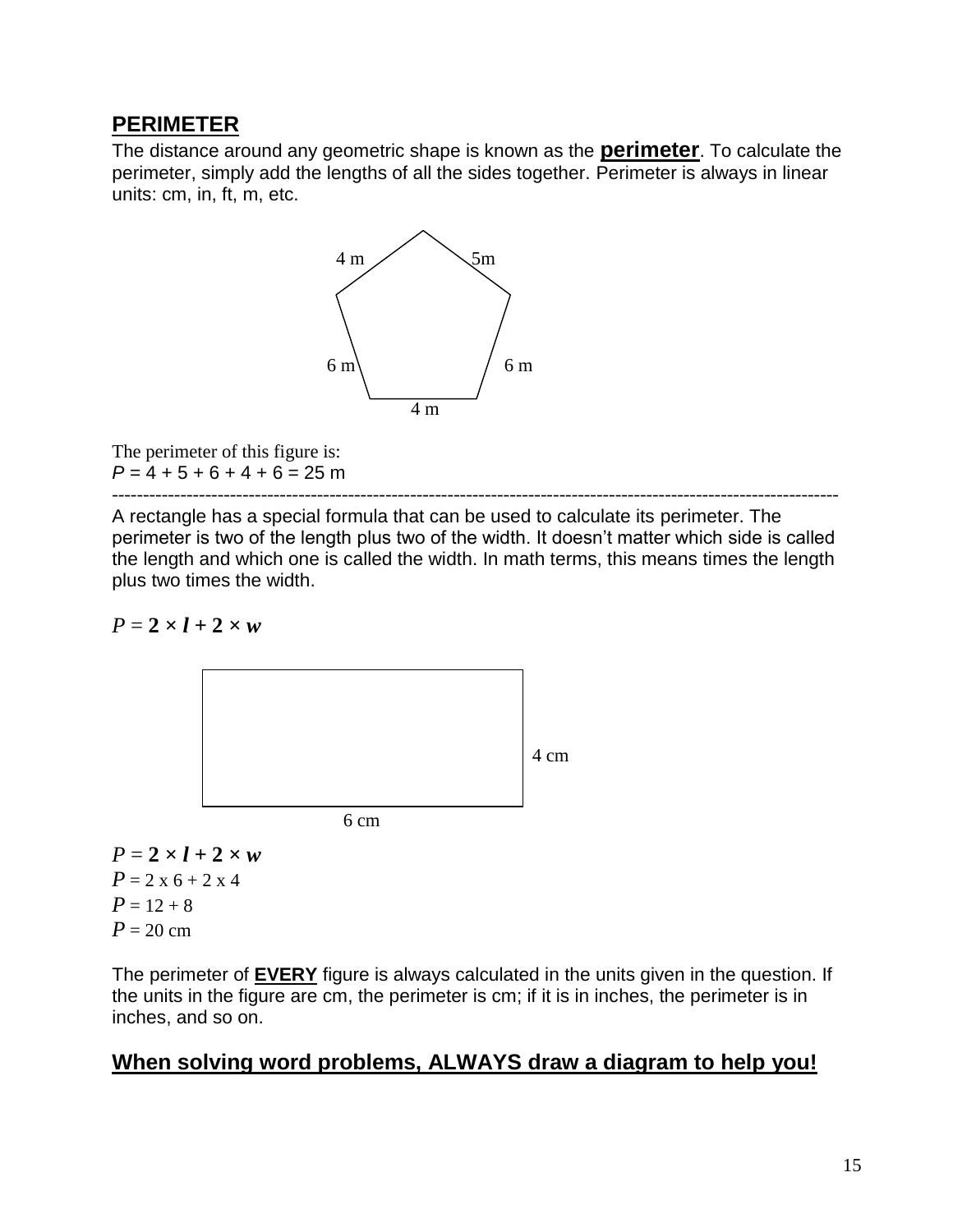# **ASSIGNMENT 5 – PERIMETER**

Calculate the perimeter of the following figures. Show your work and include the proper units in your answer.

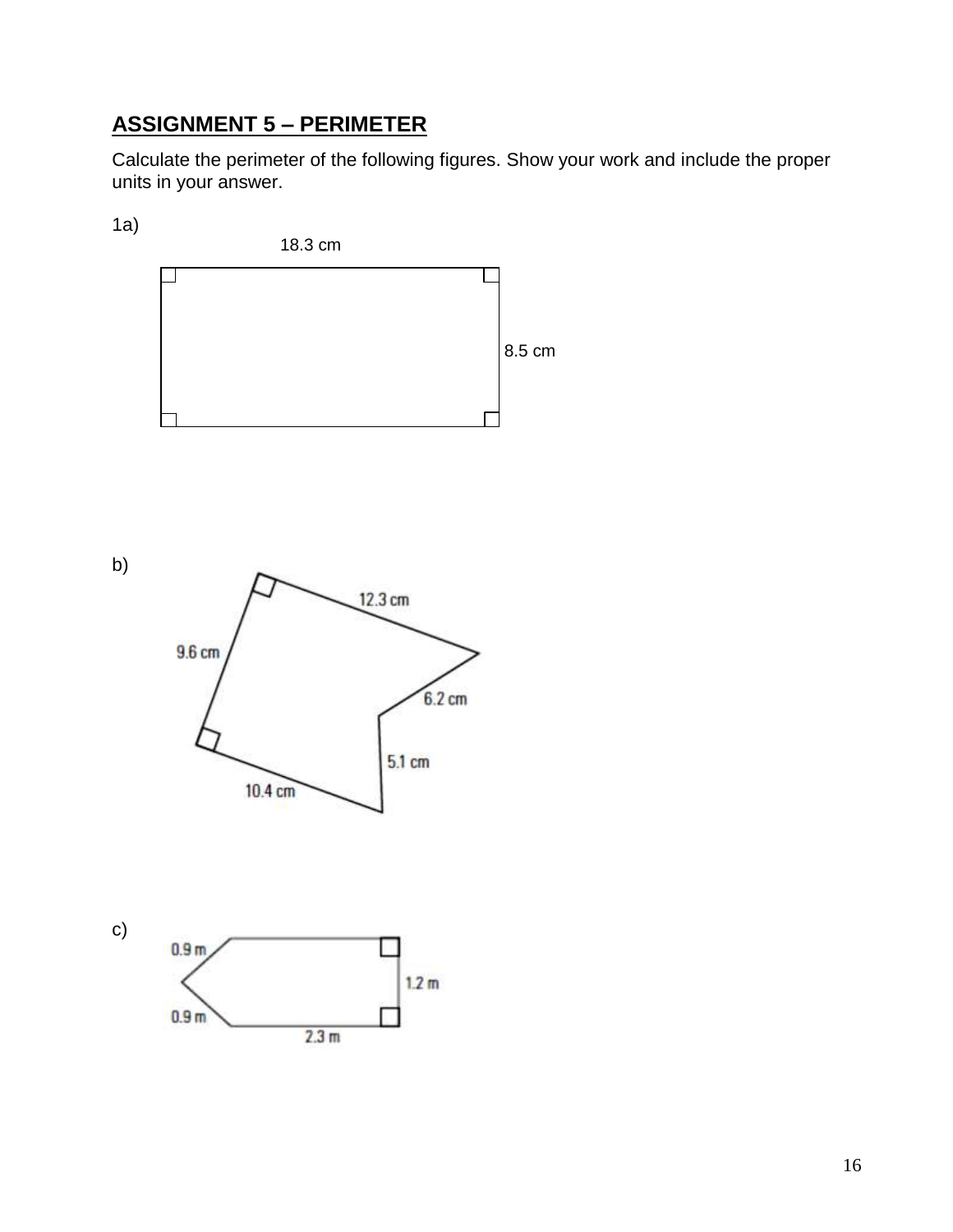2) Darlene is adding lace to the edge of a tablecloth. The tablecloth is 210 cm by 180 cm. How many centimetres does she need to go all the way around the tablecloth?

3) Chandra is building a fence around her swimming pool to completely surround it. The pool is 25 feet long and 12 feet wide. There is a 6 ft walkway around the entire pool. How much fencing will she need?

4) A rectangular city pool is 40 ft wide and has a perimeter of 230 ft. What is the length of the pool?

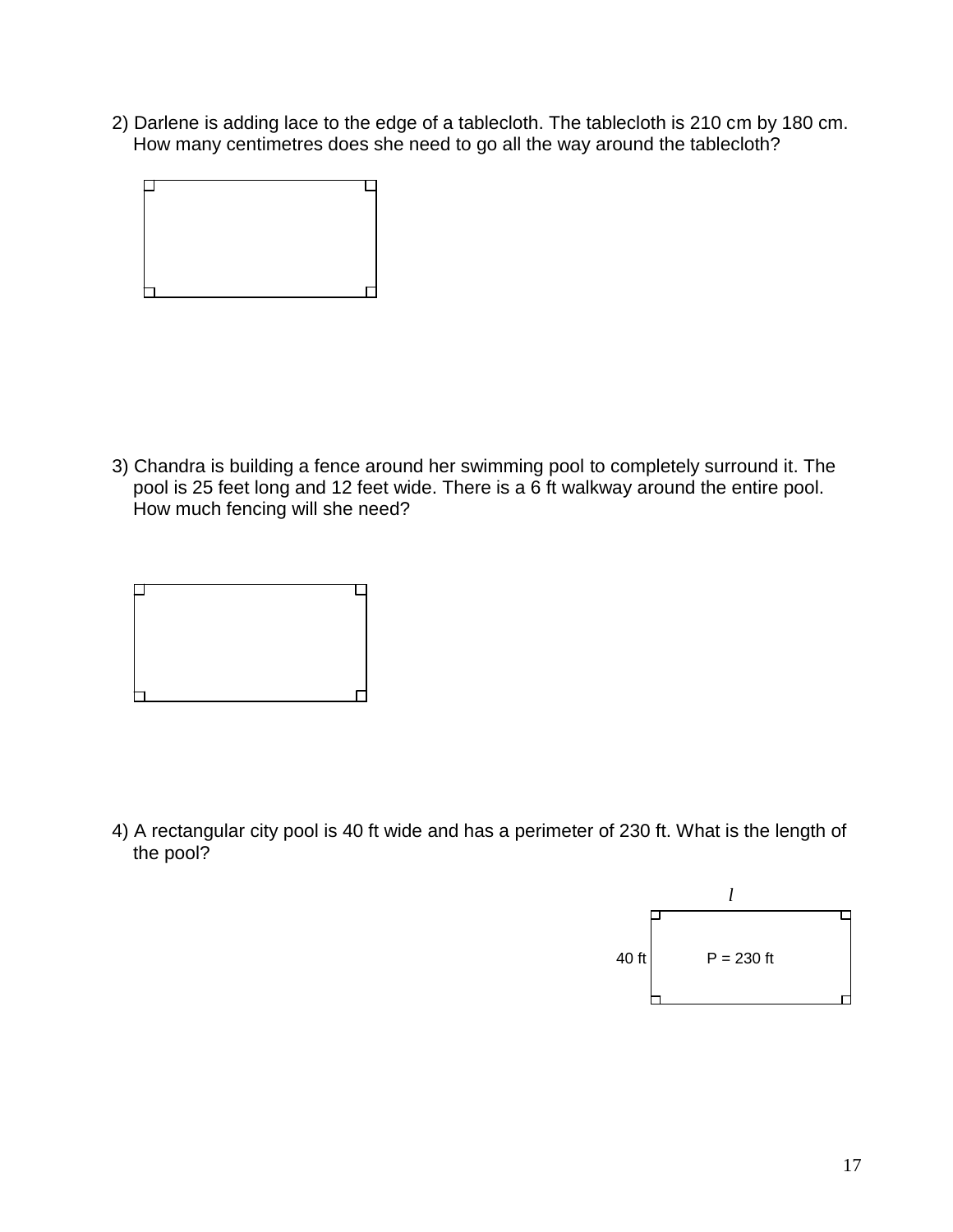### **CIRCUMFERENCE**

The perimeter of a circle has a special name and formula as it is impossible to "measure" a circle's sides! The special name for perimeter of a circle is the **circumference**.



The formula for circumference of a circle is:

 $C = 2\pi r$  OR  $C = \pi d$  where

*r* = radius of a circle  
*d* = diameter of a circle  

$$
π = pi
$$
, a constant found on your calculator.  
It has a value of approximately 3.14159



The diameter is *twice* the size of the radius, or the radius is *half* the size of the diameter. In this circle, the diameter  $d = 14$  m so the radius = 7 m.

 $r = 7 \text{ m}$  / Thus the circumference calculation is:

| $C = 2\pi r$      | OR | $C = \pi d$         |
|-------------------|----|---------------------|
| $C = 2 x \pi x 7$ |    | $C = \pi \times 14$ |
| $C = 43.98$ m     |    | $C = 43.98$ m       |

Use the  $\pi$  button on your calculator. If you have difficulty finding it, please ask your teacher.

Just like straight edged shapes, the perimeter of circles is always calculated in the units given in the question. If the units in the figure are cm, the perimeter is cm; if it is in inches, the perimeter is in inches.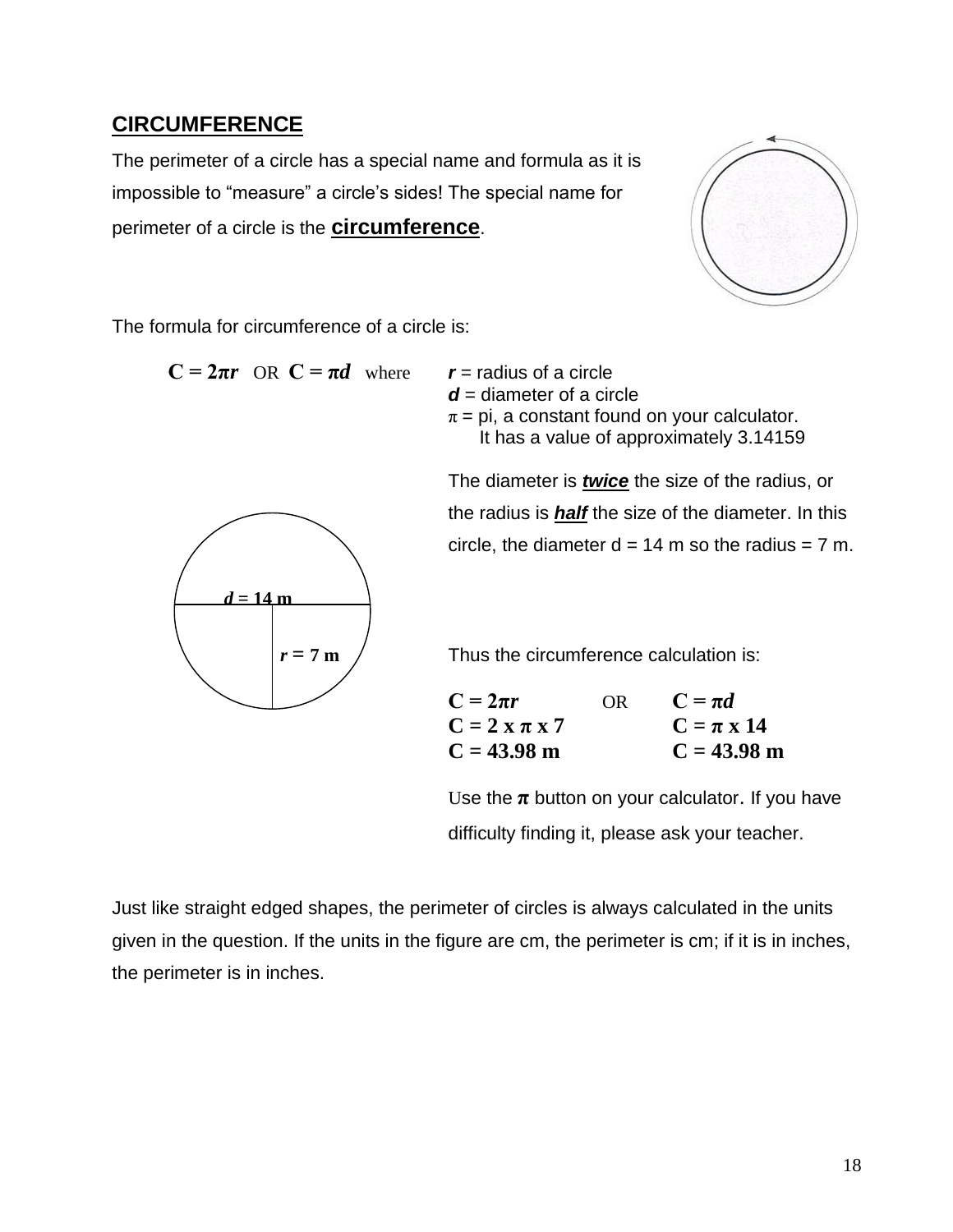## **ASSIGNMENT 6 – CIRCUMFERENCE**

Use the  $\pi$  button on your calculator. Include the proper units in your answer. Round each answer to one decimal place. SHOW YOUR WORK! Question 5 guides your thoughts. tunnel

5) Simon works for Surrey Water Department. He is ordering the liner for a new overflow tunnel at the pumping station. The tunnel is shown to the right.

a) What is the radius of the tunnel?  $\frac{24 \text{ ft}}{24 \text{ ft}}$ 

Radius = diameter  $\div 2$  $=$  \_\_\_\_\_\_\_\_\_\_\_\_\_\_\_ ft  $\div$  2  $=$  ft

b) What is the circumference of the tunnel?

| Circumference = $2 \times \pi \times$ radius | Circumference = $\pi \times$ diameter |           |  |
|----------------------------------------------|---------------------------------------|-----------|--|
| $= 2 \times \pi \times$                      |                                       | $= \pi x$ |  |
|                                              |                                       |           |  |

The circumference of the tunnel liner should be \_\_\_\_\_\_\_\_\_\_\_\_\_\_\_\_\_\_\_\_\_\_\_ ft.

6) A circular fountain has a radius of 10.6 m. What is its circumference?

7) Michelle is a cake decorator. Her icing bag holds enough icing to make 22 cm a line 4.6 m long. She wants to draw circles around the top edges on some cakes like seen here.



¥

- a) What is the circumference of this cake?
- b) How many whole cakes like this one can Michelle draw these circles on with one full icing bag?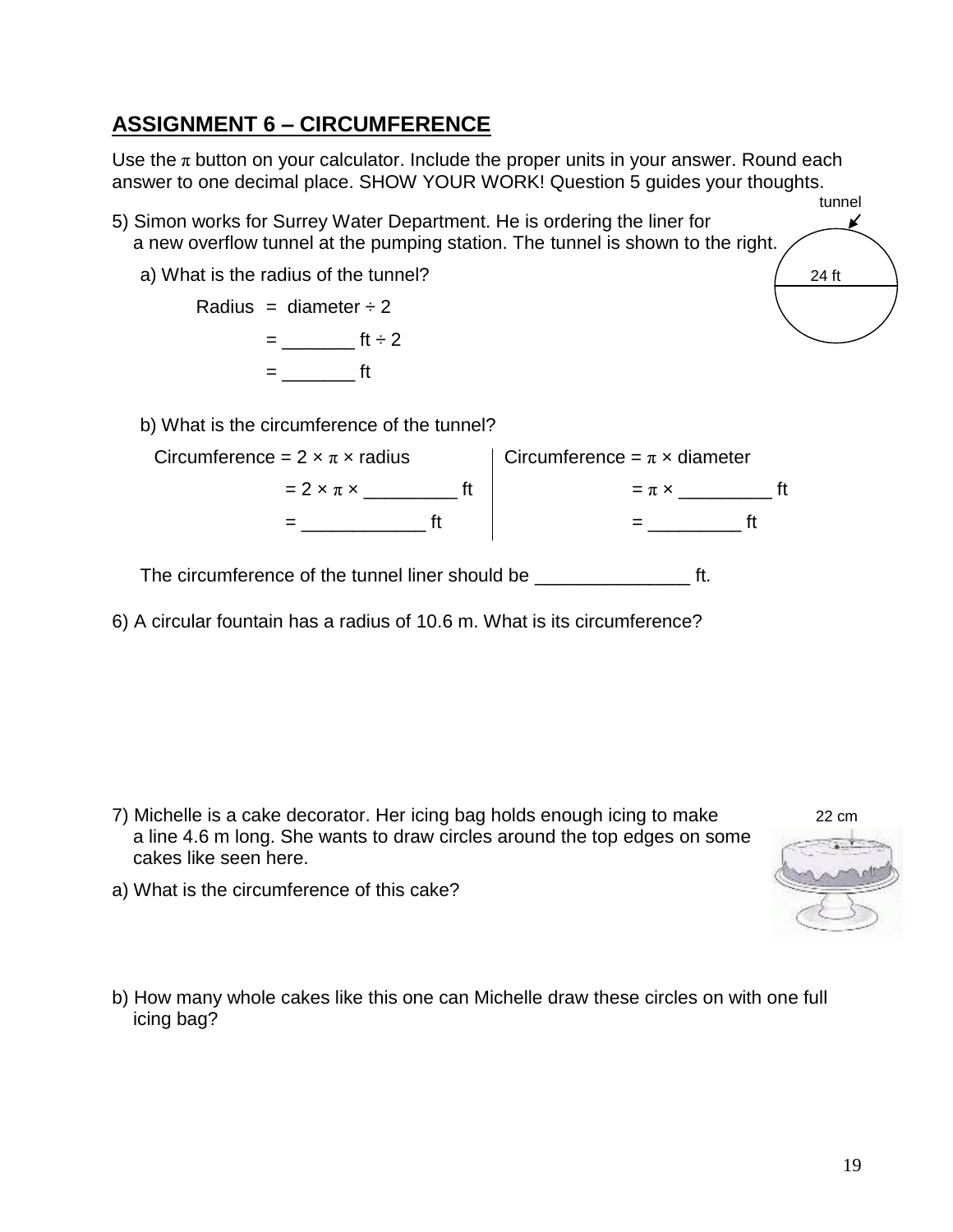8) The sides of a flower garden are shown in the diagram below. What is the perimeter of the flower garden?



9) Mike sells tires. A customer told him the circumference of the wheel rim on his tires, but Mike needs the diameter to get the correct tire size. If the circumference of the customer's rim is 66 in., what is the diameter?

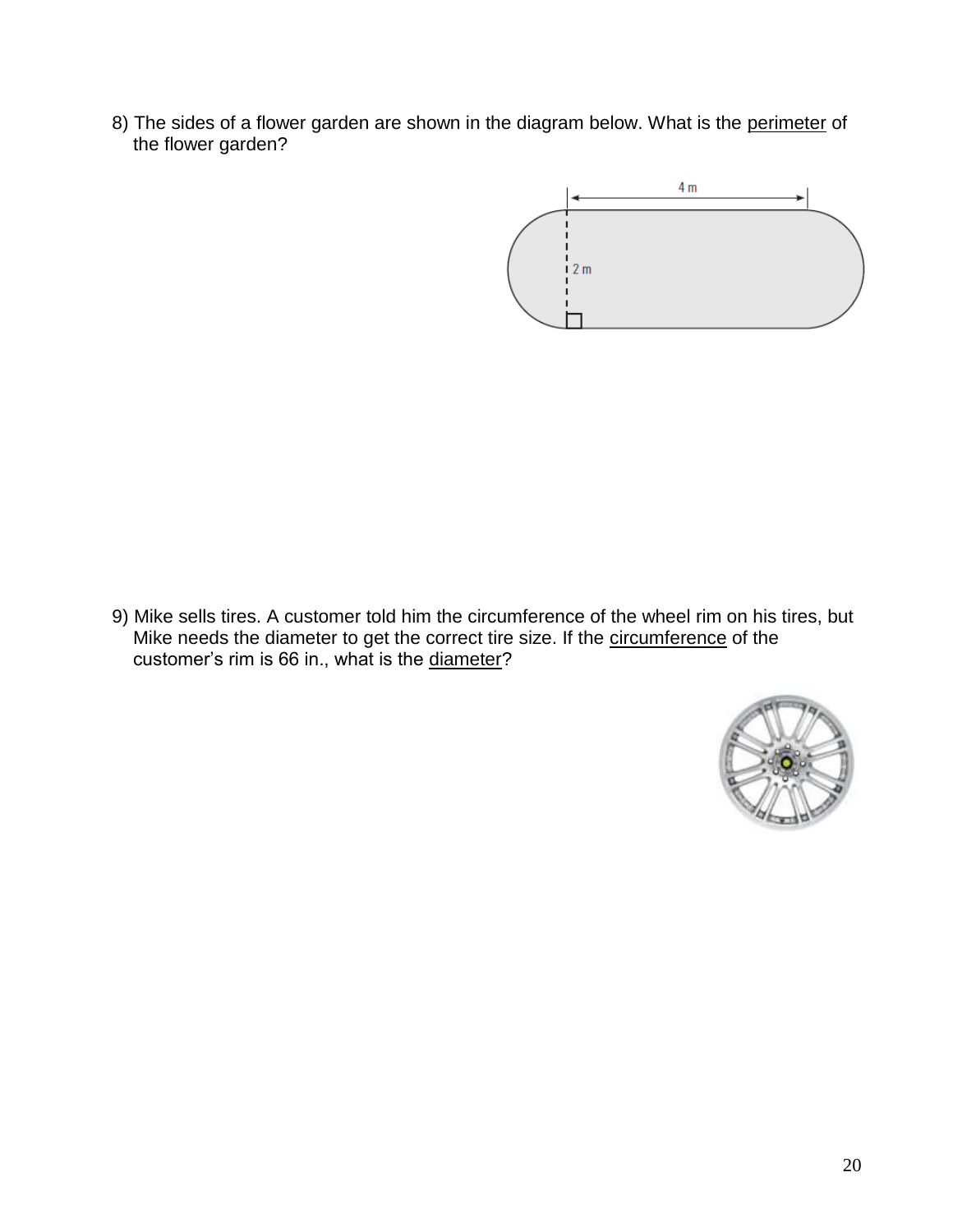## **AREA**

In geometry, area refers to the measure of a region. It is ALWAYS in square units –  $cm<sup>2</sup>$ , in<sup>2</sup>, m<sup>2</sup>, etc. The area of a geometric figure is the number of square units needed to cover the interior of that figure. The following formulas are used to find area. These formulas are provided for you on a sheet similar to the one at the end of this booklet for the provincial exam.

In equations, the symbol for area is a capital  $a \rightarrow A$ .

### Rectangle:

Area is the length (or base) times the width (or height). Both terms are used depending on author.



### $A = I \times W$  or  $A = b \times h$

### Square:

In a square, all the sides have the same length. So the area is the side times side, or side squared.

$$
A = s \times s \quad or \quad A = s^2
$$

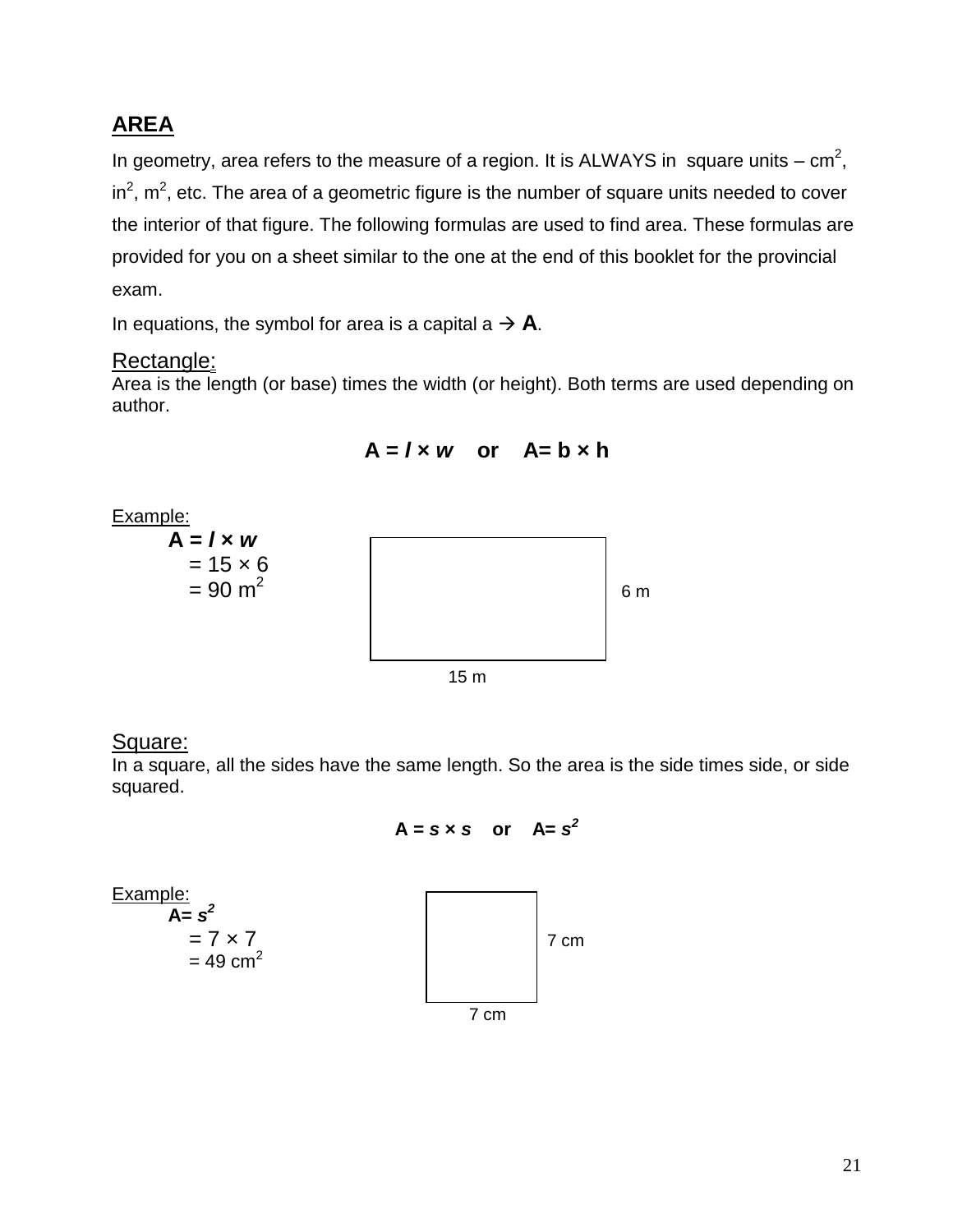## Triangle:

A triangle is any 3 sided figure. It can have any other combination of angles. The area is base times the height divided by 2. The height is always perpendicular (at right angles or  $90^0$ ) to the base.



These are other shapes of triangles that still follow this formula.

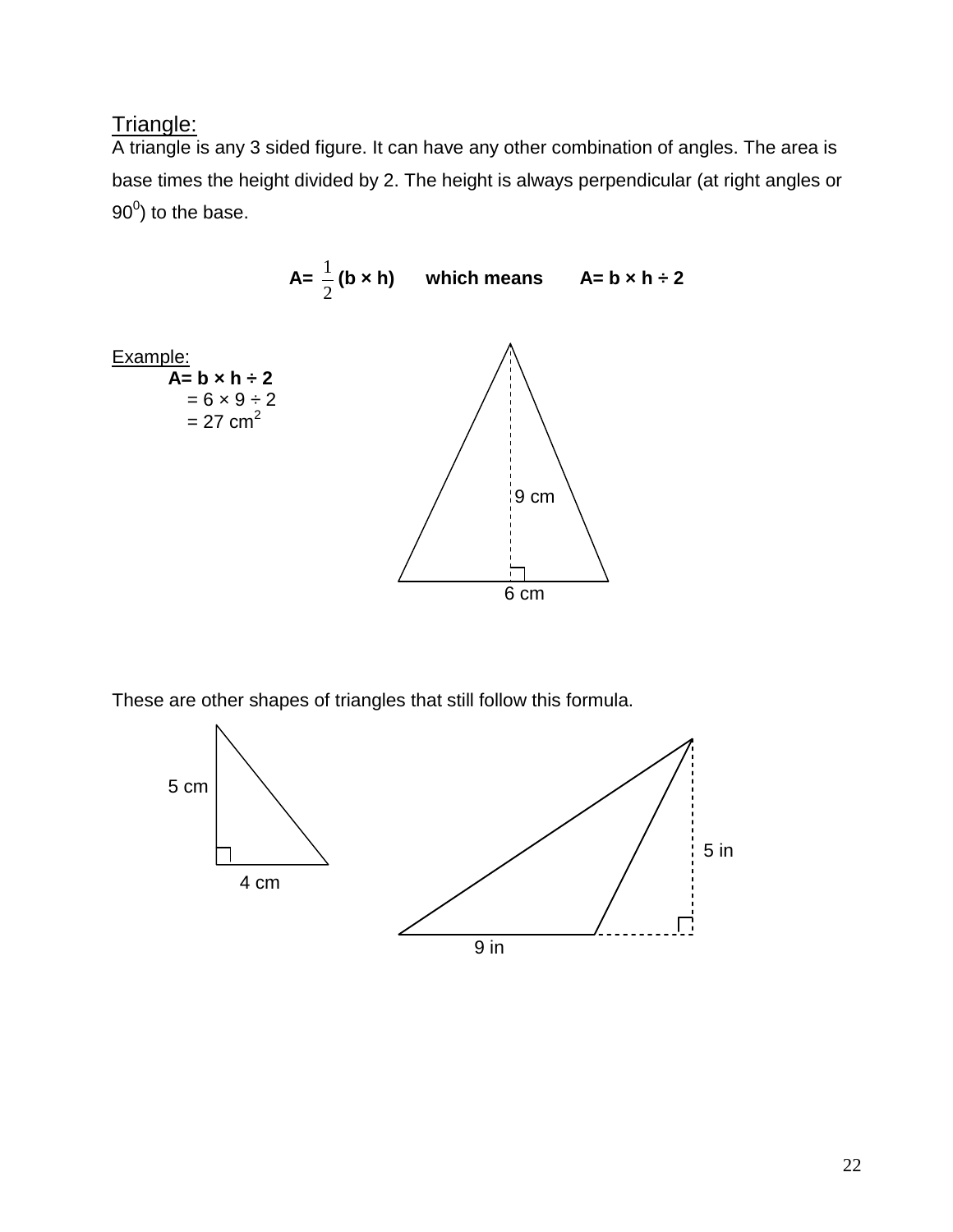Circle:

In a circle, there are no "sides". So the area is calculated using the length of the radius in the following formula. Remember, the radius goes from the centre of the circle to touch the circle at any place. Use the  $\pi$  button on your calculator.





Remember, if given the diameter, divide that number by 2 before calculating the area because the radius is half the length of the diameter.

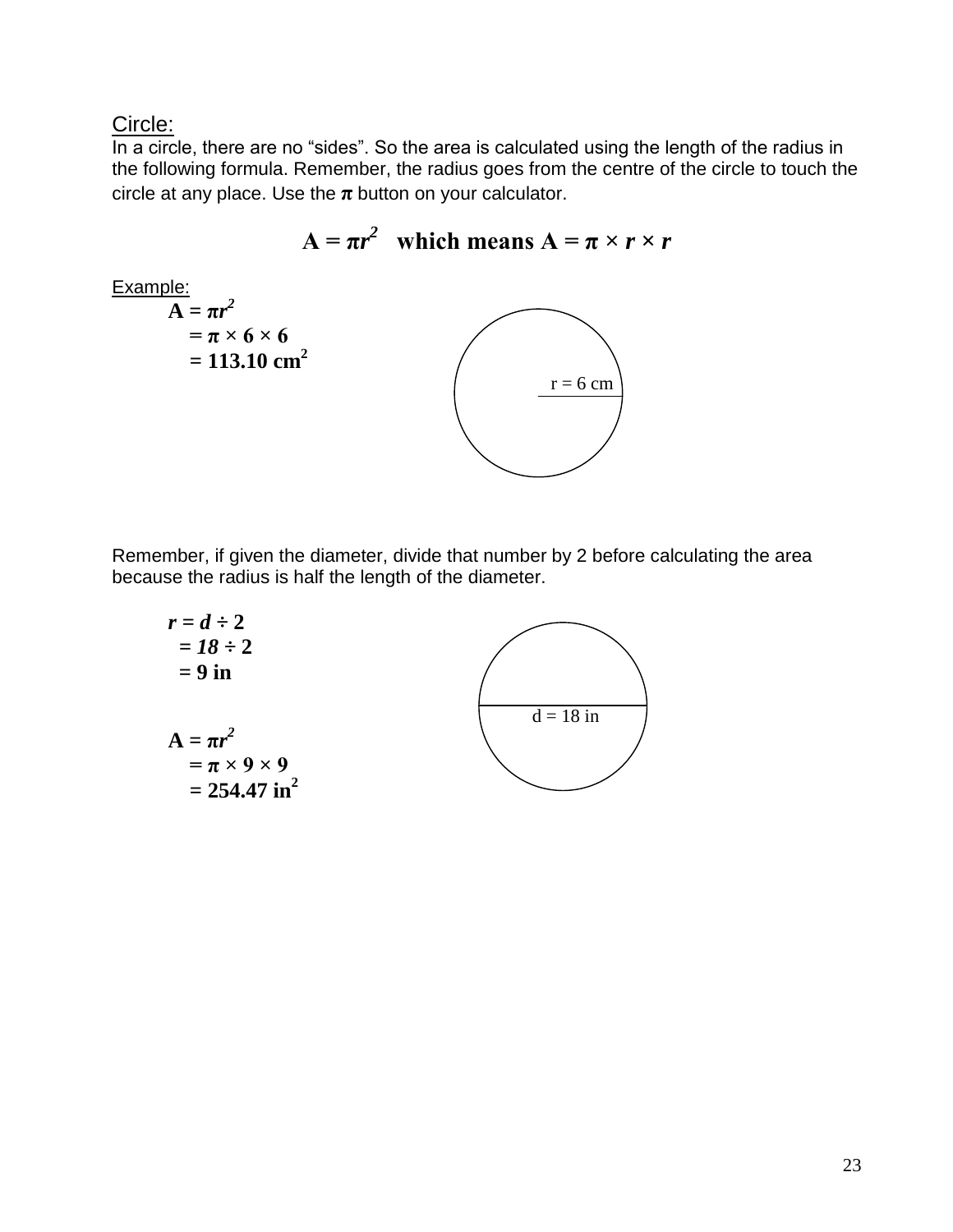When completing area calculations between metric and imperial units, it is best to change the linear dimensions to the new unit *before* calculating the area.

Example:

Kuldeep must tile a floor that measures 4.4 m by 3.8 m. a) What is the area he must cover in square inches? First, change the dimensions of the floor into inches.  $4.4 \text{ m} \div 0.305 = 14.43 \text{ ft} \times 12 = 173.16 \text{ in}$ 3.8 m  $\div$  0.305 = 12.46 ft  $\times$  12 = 149.51 in Area (floor) = 173.16 x 149.51 = 25 889.15 in<sup>2</sup>  $\rightarrow$  25 889 in<sup>2</sup> b) The tiles are 9" by 9". How many full tiles will he need? First, find the area of the tiles. Area  $_{\text{(tile)}} = 9$ " × 9" = 81 in<sup>2</sup> Next, divide the area of the floor by the area of the tile. 25 889 in<sup>2</sup> ÷ 81 in<sup>2</sup> = 319.62 tiles → 320 tiles

Sometimes, area must be changed from one square unit to another. This must be done carefully!

Consider the square to the right. It has side lengths of 10 mm or 1 cm.

When finding the area of this face, we could use either measurement.

Area  $= s \times s$  $= 10$  mm  $\times$  10 mm  $= 100$  mm<sup>2</sup> But the following is also true

Area =  $1 \text{ cm} \times 1 \text{ cm}$  $= 1$  cm<sup>2</sup>

Therefore, 1 cm<sup>2</sup> = 100 mm<sup>2</sup>

When converting between cm<sup>2</sup> and mm<sup>2</sup>, this must be observed. The following are also true based on this example.

> 1 m<sup>2</sup> = 10 000 cm<sup>2</sup> 1 yd<sup>2</sup> = 9 ft<sup>2</sup> 1 km<sup>2</sup> = 1 000 000 m<sup>2</sup> 1 ft<sup>2</sup> = 144 in<sup>2</sup>

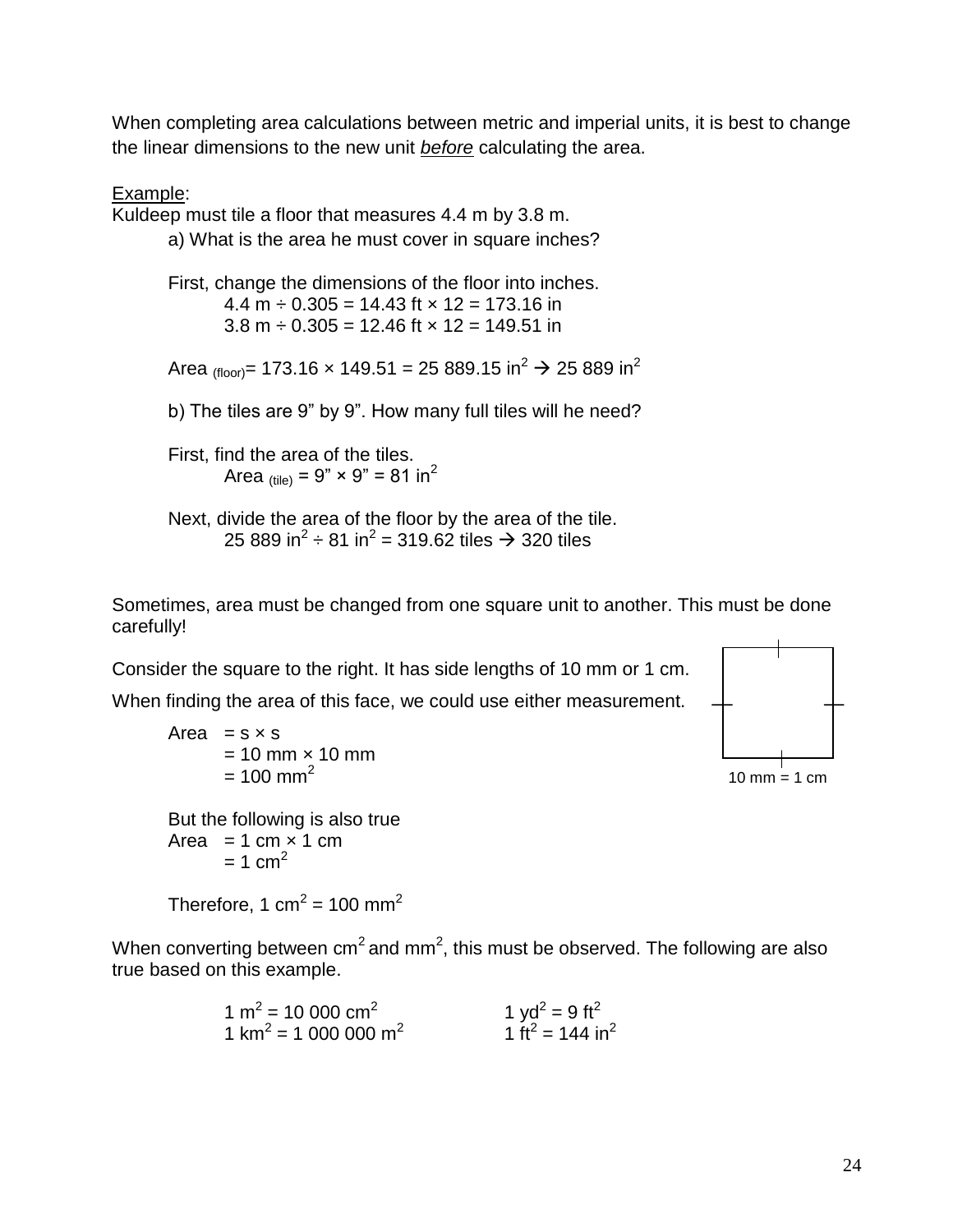## **ASSIGNMENT 7 – AREA**

1) Leonard is laying grass in a yard measuring 38 ft by 20 ft. What is the yard's area in square yards?

2) Suzanne needs to buy grass seed for the park. The park is 150 m by 210 m. Grass seed is sold by the square foot. How many square feet are in the park?

3) A room measures 12'8" by 10'9". Carpeting costs \$45.98/m<sup>2</sup>. a) What is the area of this room in square metres?

b) What is the cost of the carpeting for this room?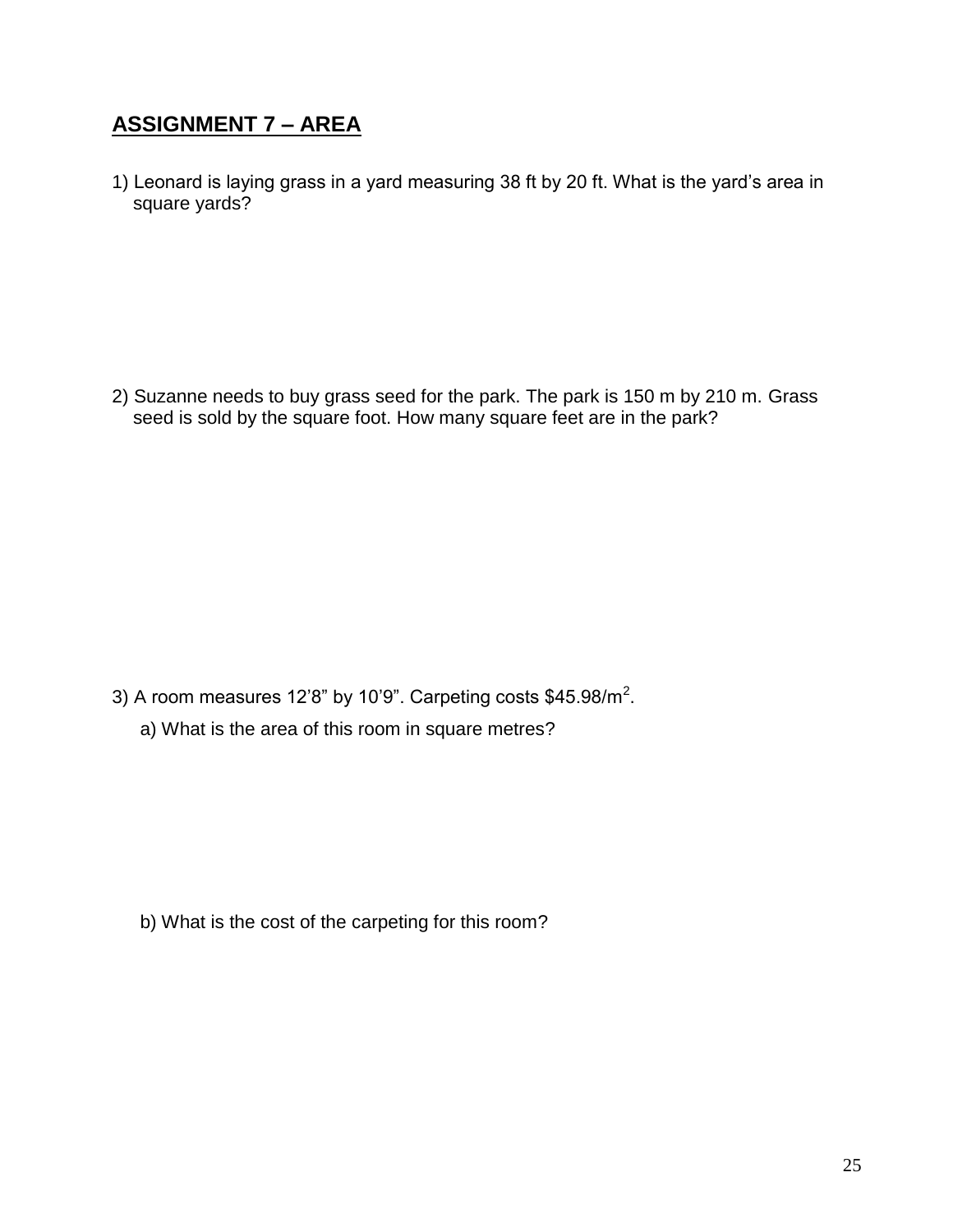### **SURFACE AREA**

The surface area of a three-dimensional object is the area of the entire outer surface. There are specific formulas used to find the surface area of different geometric solids. These formulas are in your Data Booklet as well as being explained here. Just as area is expressed in square units, surface area is also *ALWAYS* expressed in square units; – cm<sup>2</sup>, in<sup>2</sup>, m<sup>2</sup>, etc.

#### Rectangular Solid:

Surface area is calculated by finding the area of each of the three faces by multiplying length times width for the face, and then adding these areas of all 6 surfaces together.

 $SA = 2lw + 2lh + 2wh$  or  $SA = 2 \times l \times w + 2 \times l \times h + 2 \times w \times h$ This represents the top & bottom, the front & back, and both ends.



### Cube:

A cube is a special rectangular solid that has all the sides have the same length. So the surface area is side times side multiplied by 6 sides.

$$
SA = s \times s \times 6 \qquad or \qquad SA = 6s^2
$$

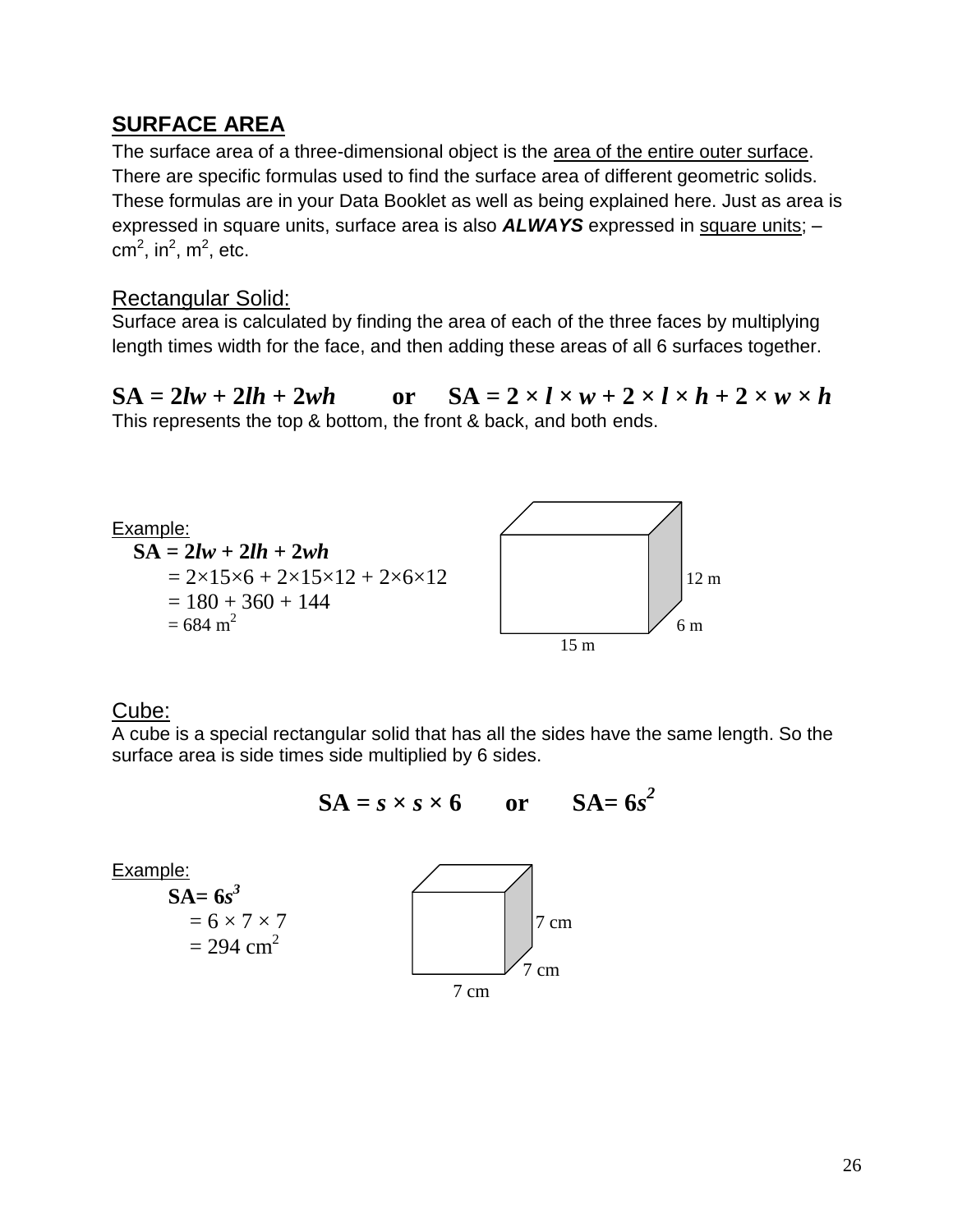Cylinder:

The surface area of a cylinder is a two part formula found. The first part multiplies 2 times **π** times the radius times the height for the side of the cylinder. This represents the area of side of the cylinder (it's a rectangle). Then the top and bottom circles must be added. The area of each of these is  $\pi$  times the radius, times the radius or radius squared ( $r^2$ ). As there are 2 circles, this must be multiplies twice.

 $\mathbf{SA} = 2\pi r \mathbf{h} + 2\pi r^2$  which means  $\mathbf{SA} = 2 \times \pi \times r \times h + 2 \times \pi \times r \times r$ side top & bottom



Cylinders can be tall like this can, or short and fat like the diagram below. Either way the radius is measured on the round part and the height between each circle.



Remember, if you are given the diameter of the cylinder, divide it by 2 to get the radius.

 $r = d \div 2$  $r = 14$  cm  $\div 2$  $r = 7$  cm

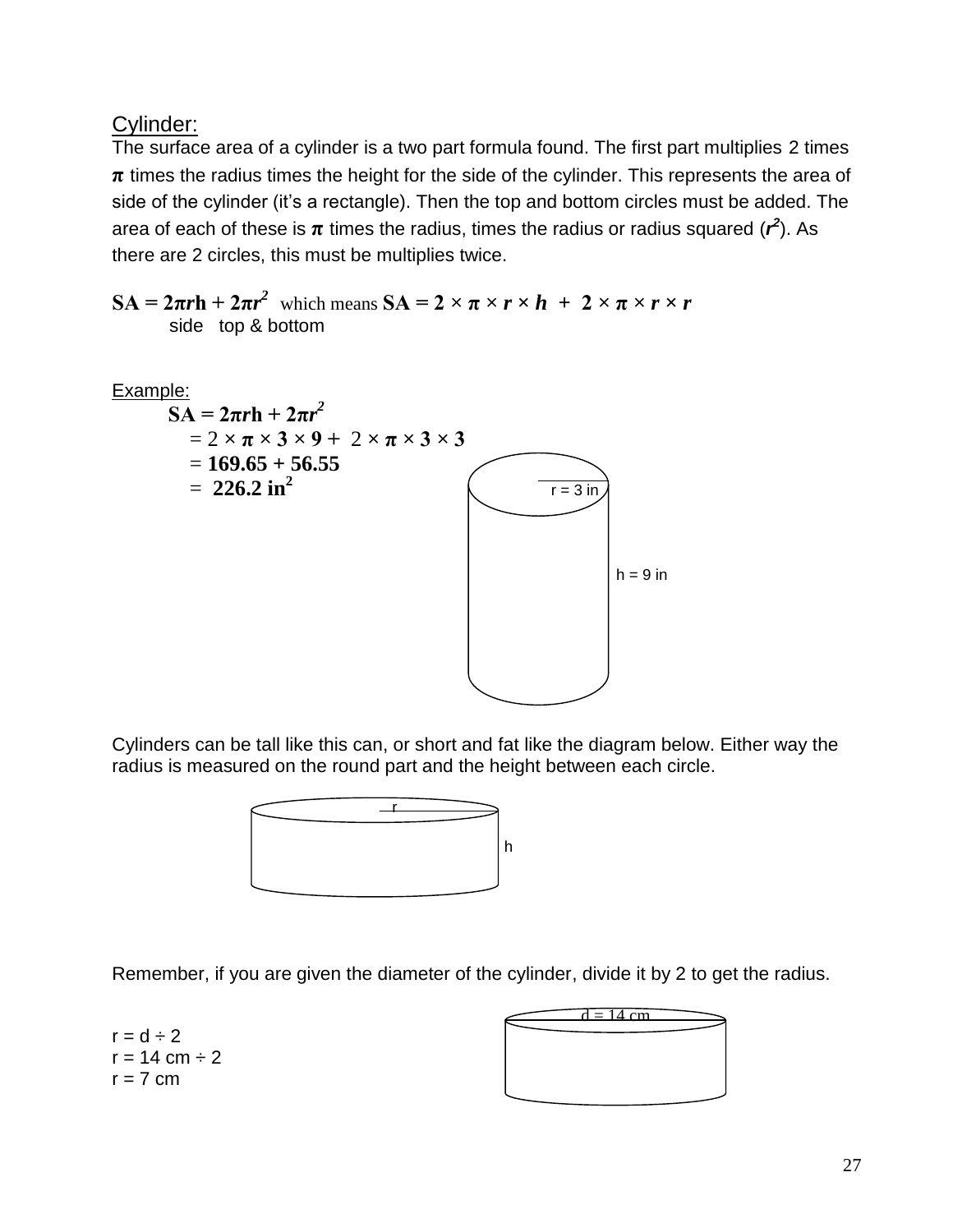### Cone:

The surface area of a cone a two part formula found by multiplying  $\pi$  times the radius times the slant height plus  $\pi$  times radius times radius.



NOTE: If the base is not included, omit the circle part of the formula for the base:  $\pi r^2$ 

#### Sphere:

The surface area of a sphere is found by multiplying four times  $\pi$  times the radius times the radius.

 $SA = 4\pi r^2$  which means  $SA = 4 \times \pi \times r \times r$ 

Example:

$$
\overline{SA} = 4\pi r^2
$$
  
= 4 \times \pi \times 5 \times 5  
= 314.16 m<sup>2</sup>

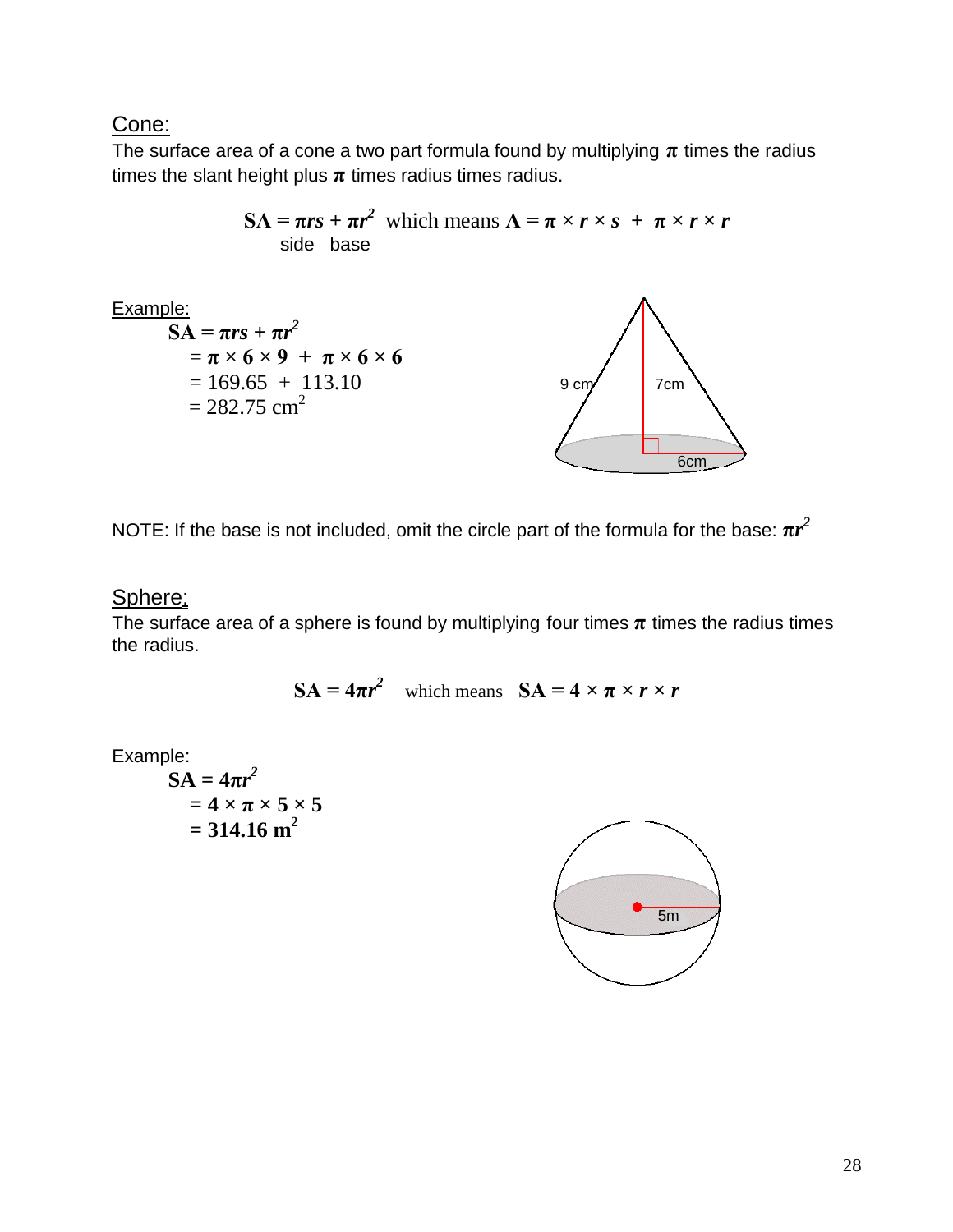#### Pyramid:

The surface area of a pyramid is found by multiplying 2 times the base edge of the pyramid (*b*) times the slant height (**s**) plus the base edge of the pyramid (*b*) times the base edge of the pyramid (*b*).



$$
SA = 2bs + b^2
$$
 which means  $SA = 2 \times b \times s + b \times b$ 

Be careful to use the slant height of the pyramid in this formula, not the height. The height goes from the vertex at the top to the middle of the base while the slant height of a face goes from the vertex at the top to the middle of the bottom of one of the sides.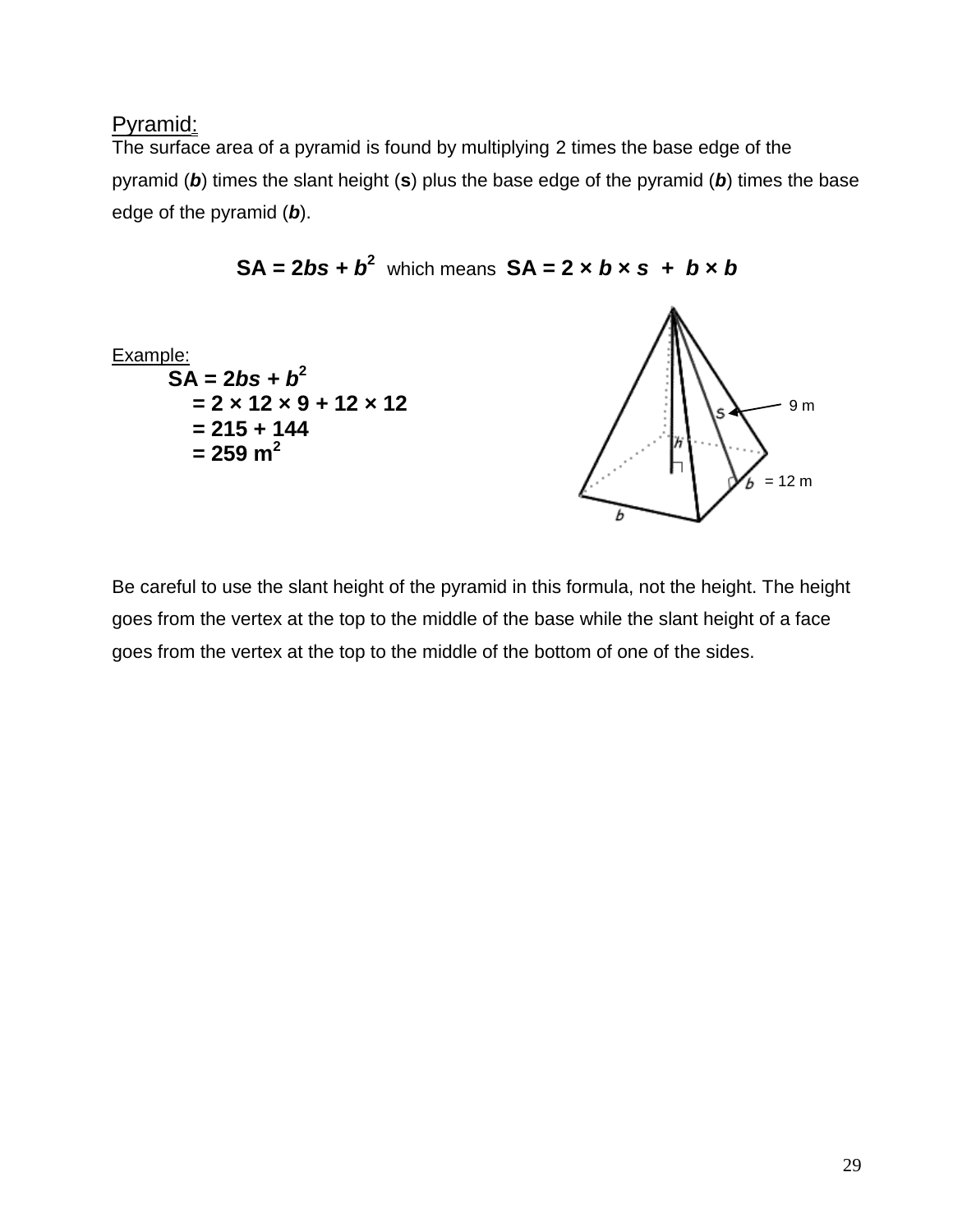# **ASSIGNMENT 8 – SURFACE AREA**

### Part A

Calculate the surface area of the figures shown below. Show all your work.







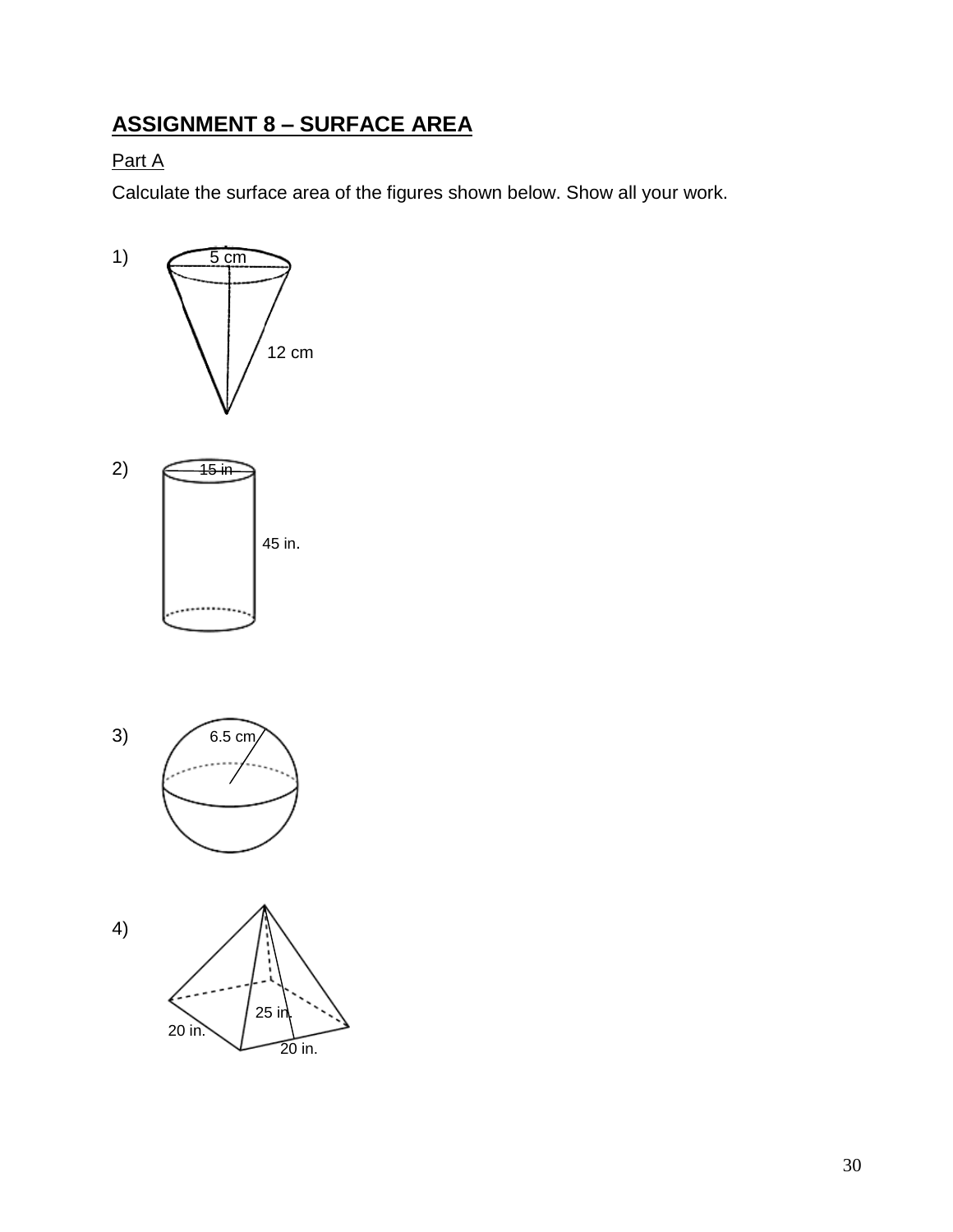#### Part B

- $\overline{1}$ ) Jim is making a toy box. The box is 24 in. long, 18 in. deep and 36 in. tall.
	- a) Draw a labelled sketch to represent this toy box.

b) Calculate the surface are of the toy box in square inches.

2) Vicki is tiling her shower stall. The dimensions of the shower stall are 35" by 35" by 8 feet tall. If Vicki only needs to tile 3 sides (the  $4<sup>th</sup>$  side is the door!), what is the surface area she will be tiling?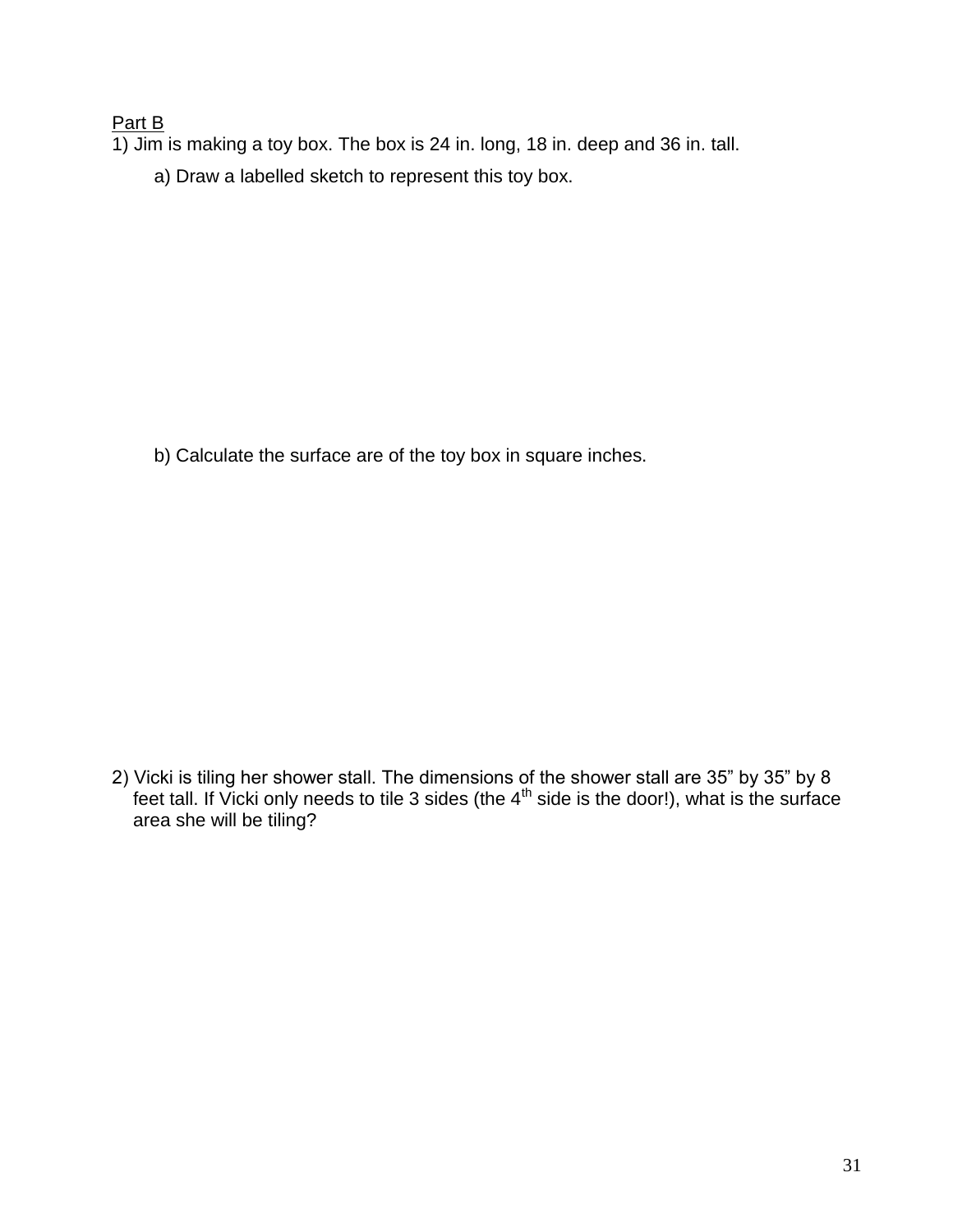- 3) Sanjay designs a cylindrical container to hold tennis balls. Four tennis balls will fit inside, stacked on top of each other. The tennis balls have a diameter of 3 ¼ inches each.
	- a) Draw a sketch to represent this container.

b) Calculate the surface area of the container.

4) A paper cup in the shape of a cone has a slant height of 3 1/8 inches and a diameter of 3 inches. How much paper is needed to make the cup? (Remember it's just the sides!)

5) Denise has a hexagonal (6-sided) fish tank. The tank is 4 feet tall and each piece of glass is 1  $\frac{1}{2}$  feet wide. How much glass is in the fish tank?

## **ASK YOUR TEACHER FOR UNIT QUIZ 2.**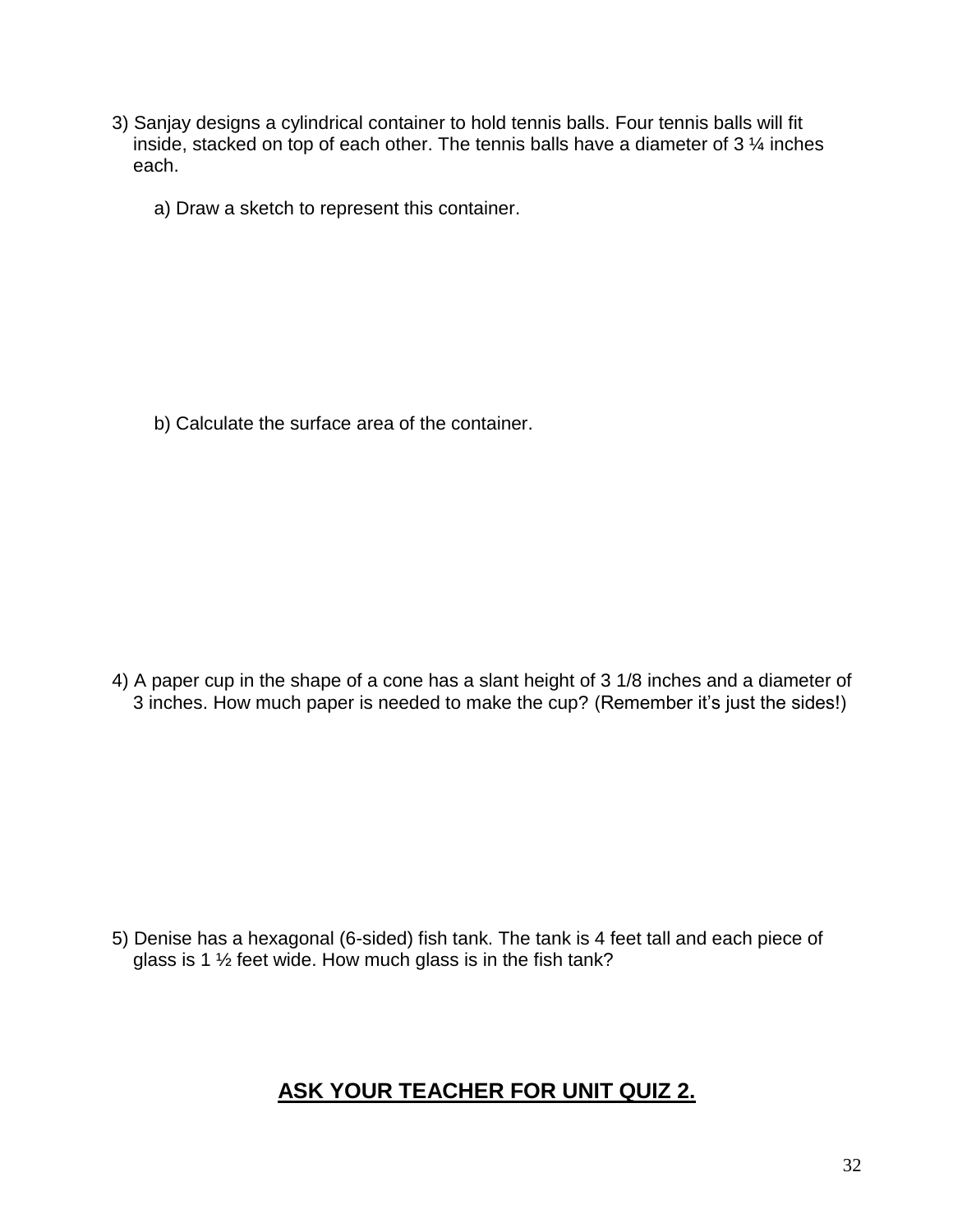# **More Measurement**

Rulers, metre sticks, and measuring tapes can give measurements to the nearest millimetre, or to the nearest 0.1 cm. Other measuring instruments can more accurately be measure to the nearest tenth of a millimetre, or 0.01 cm, or even to the nearest one thousandth of a millimetre or 0.001 mm depending on their scales.

The two measuring instruments you will be learning about in the booklet are the **caliper** and the **micrometer**.

### Vernier Calipers

for making accurate linear measurements. It was invented by a French engineer named Pierre require precise measurements. Manufacturing of aircraft, buses, and scientific instruments are a few examples of industries in which precision measurements are essential.



Vernier caliper

A vernier caliper (or it is often just called a "vernier" or "caliper") is a convenient tool to use when measuring the length of a small object, or the outer or inner diameter of a round object like a pipe or hole. A vernier caliper can measure accurately to 0.01 cm, or 0.1 mm.

Reading a vernier calliper is not difficult. Once the jaws of the vernier are in place, the scales are set and the reading can be made.

There are two scales used for measuring with callipers: SI (metric) and imperial scales. These two scales can sometimes be found on the same calliper, one on the top and one on the bottom. When using each scale, the procedure for determining each measurement is slightly different. Only SI calipers will be discussed here..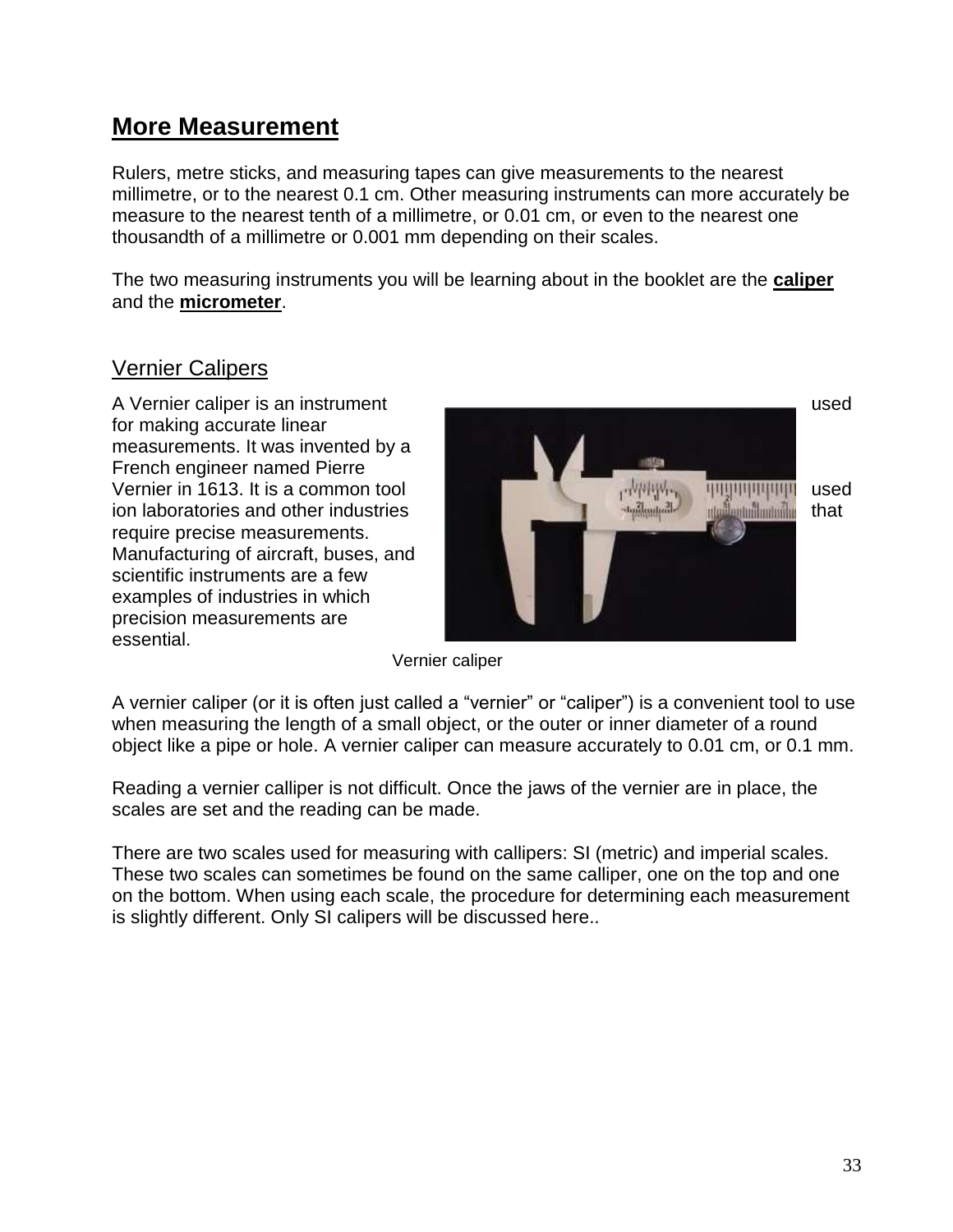#### Reading SI or Metric Callipers

When measuring with a metric caliper, the final measurement will usually be in centimetres (cm). There are 3 steps needed to read these vernier calipers. Each step is done independently and then the values are all added together.



In this example, the moveable scale is on the bottom of the fixed scale. (It can also be on the top.) The numbers at the top of the fixed scale are in centimetres. Notice that there are tick marks on the fixed scale between the numbers. These are in millimetres or tenths of a centimetre. Therefore, there are 10 ticks between the numbers. There are also 10 tick marks on the moveable scale.

Step1: Locate the "0" on the moveable or sliding scale. Now you need to determine where the "0" in this example, the zero is between 2 and 3 cm so we know our reading will be at least 2 cm. This is our first part of the reading and can be recorded as follows: 2. \_\_\_ cm. Our goal is to fill in the two blanks to finish the reading.

Step 2: Now you must determine the next blank which represents the tenths of a centimetre. To do this, look carefully at the tick marks between 2 and 3 centimetres on the fixed scale. You can see that the zero line has gone past the second tick but has not yet reached the third tick. So we write down a "2" for the next blank. So our reading now looks like this:

### 2.2 cm

Step 3: You will use the ticks on the moving scale for the final reading. Notice that one of the ticks on the moving scale lines up or matches best with a tick mark directly above it on the fixed scale. In this example, the arrow shows that the third tick matches up most closely with the line on the fixed scale. Thus, the value for the third blank must be a 3, and our reading would be:

#### 2.23 cm

Note: it doesn't matter which line is matched on the fixed scale as we read from the moveable scale.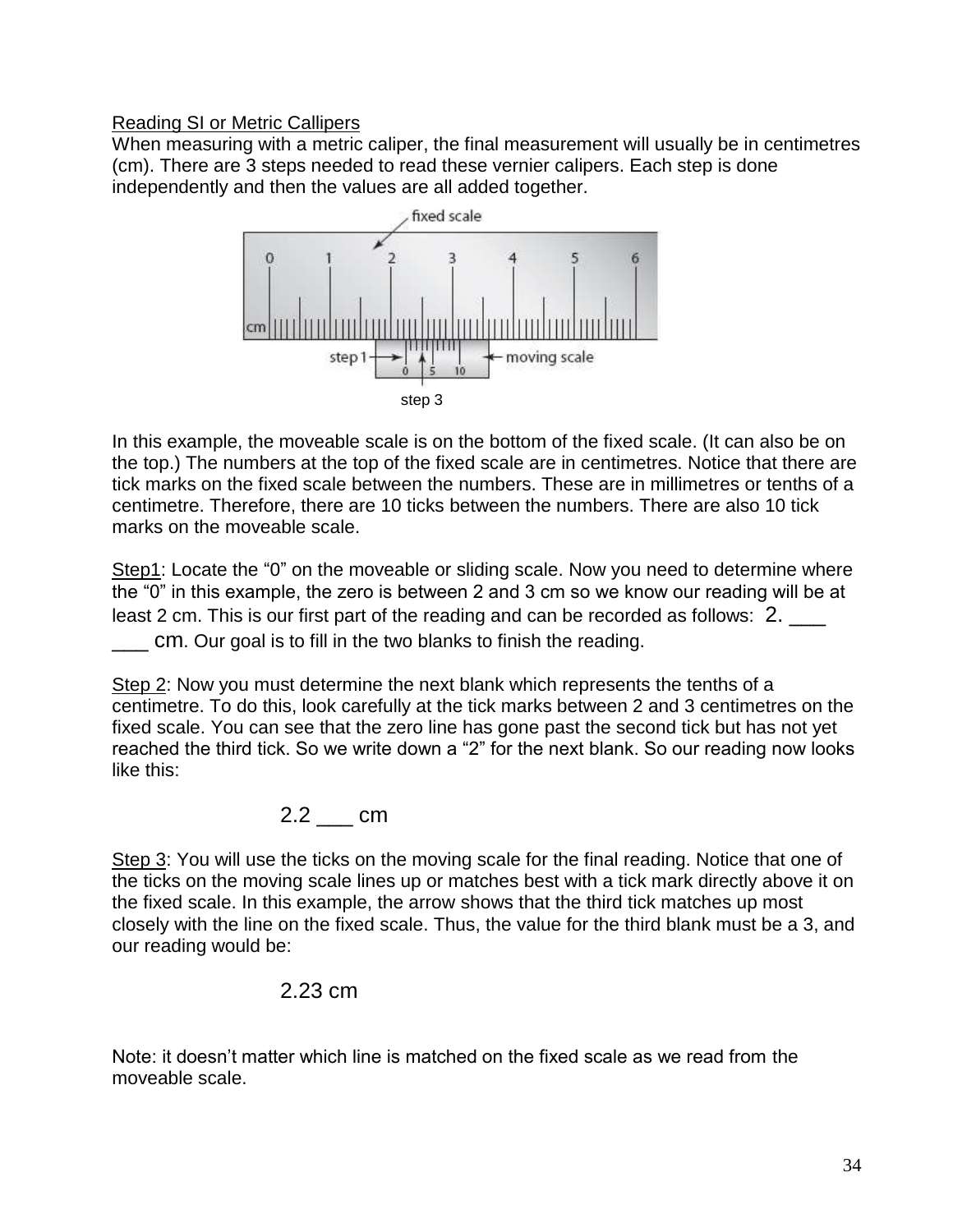This may sound complicated but it really is not once you try a few. Now you are *required* to watch a video at the following web address. It will show you exactly what was just explained and last about a minute and a half. Be patient, it will take a minute or so to load, and don't worry about all her big words – just watch *what* is happening. If you have problems, talk to your teacher who has it saved on their computer.

#### **<http://phoenix.phys.clemson.edu/labs/cupol/vernier/vernier8.mpg>**

Other sites that will help you if you are having any trouble are the following: <http://www.physics.smu.edu/~scalise/apparatus/caliper/> <http://www.upscale.utoronto.ca/PVB/Harrison/Vernier/Vernier.html>

This site has a simulation that allows you to move the sliding scale and then practice reading the caliper. <http://www.physics.smu.edu/~scalise/apparatus/caliper/tutorial/> <http://www.members.shaw.ca/ron.blond/Vern.APPLET/>

-----------------------------------------------------------------------------------------------------------------

## **ASSIGNMENT 8 – VERNIER CALIPERS**

Now try these calipers and write their measurements down underneath each caliper.

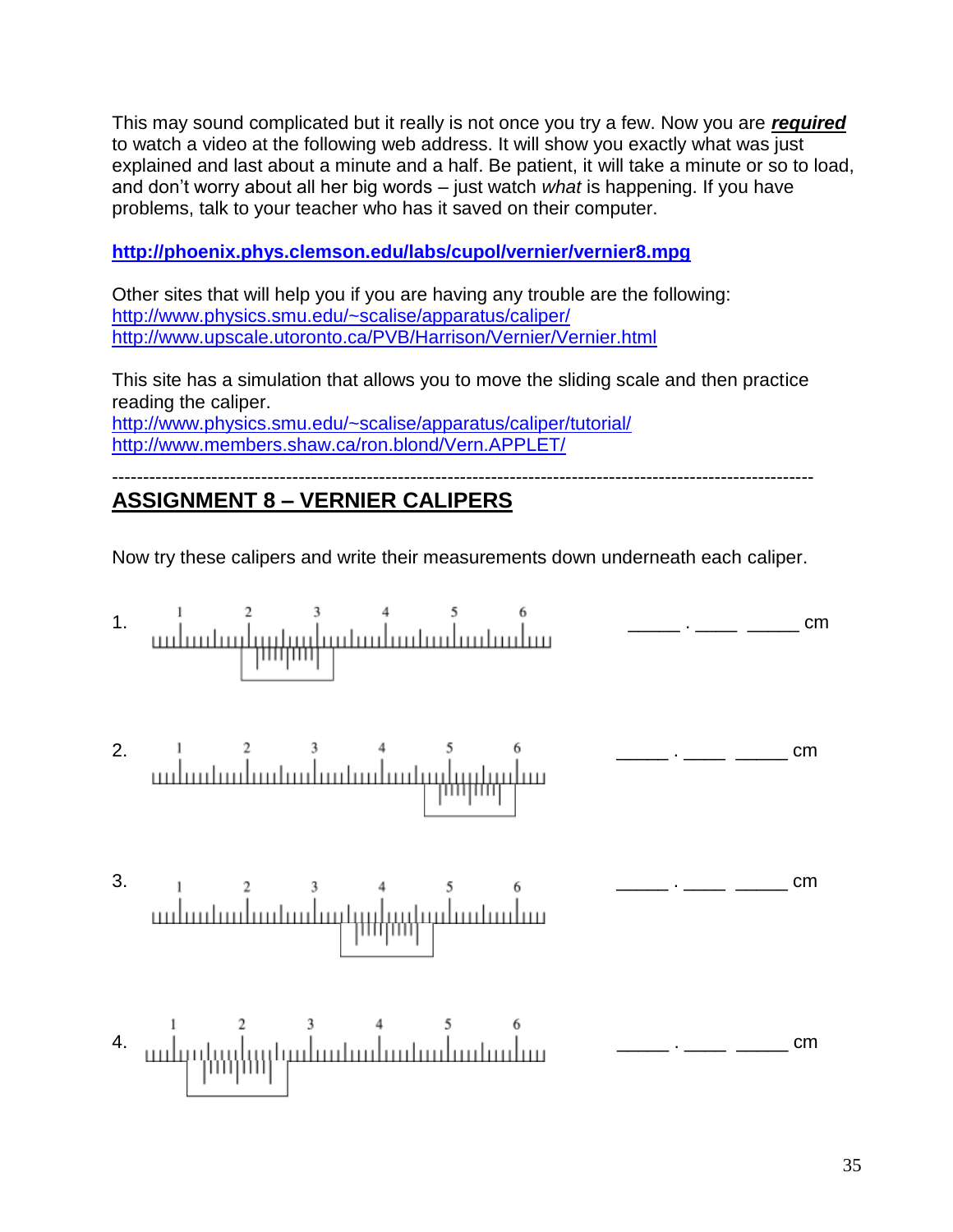### **Micrometers**

Micrometers are another tool that can be used for making small, precise lengths. In fact, micrometers can make even smaller and more precise measurements than a vernier caliper can! Micrometers often measure things like the thickness of the walls of a pipe, nuts and bolts, washers, and nails. While vernier calipers can measure accurately to the nearest tenth of a millimetre (0.1 mm), a micrometer can measure to the nearest hundredth of a millimetre (0.01 mm).

The micrometer on the top right shows the standard design of a micrometer. The areas that we will concentrate on are the sleeve or barrel and the thimble. The thimble is the moving scale on a micrometer.

As the jaws open and the space between the anvil and the spindle gets larger, the Imperial micrometer thimble turns and goes further down the barrel. This top micrometer is calibrated in imperial units whereas the second photo shows an SI or metric micrometer. All the parts are the same, just the scales are different.





Metric micrometer



Metric micrometer's barrel and thimble

This last photo shows an enlargement of the barrel and thimble of the SI or metric micrometer. This is the type of photo or diagram that you will be reading the measurements from.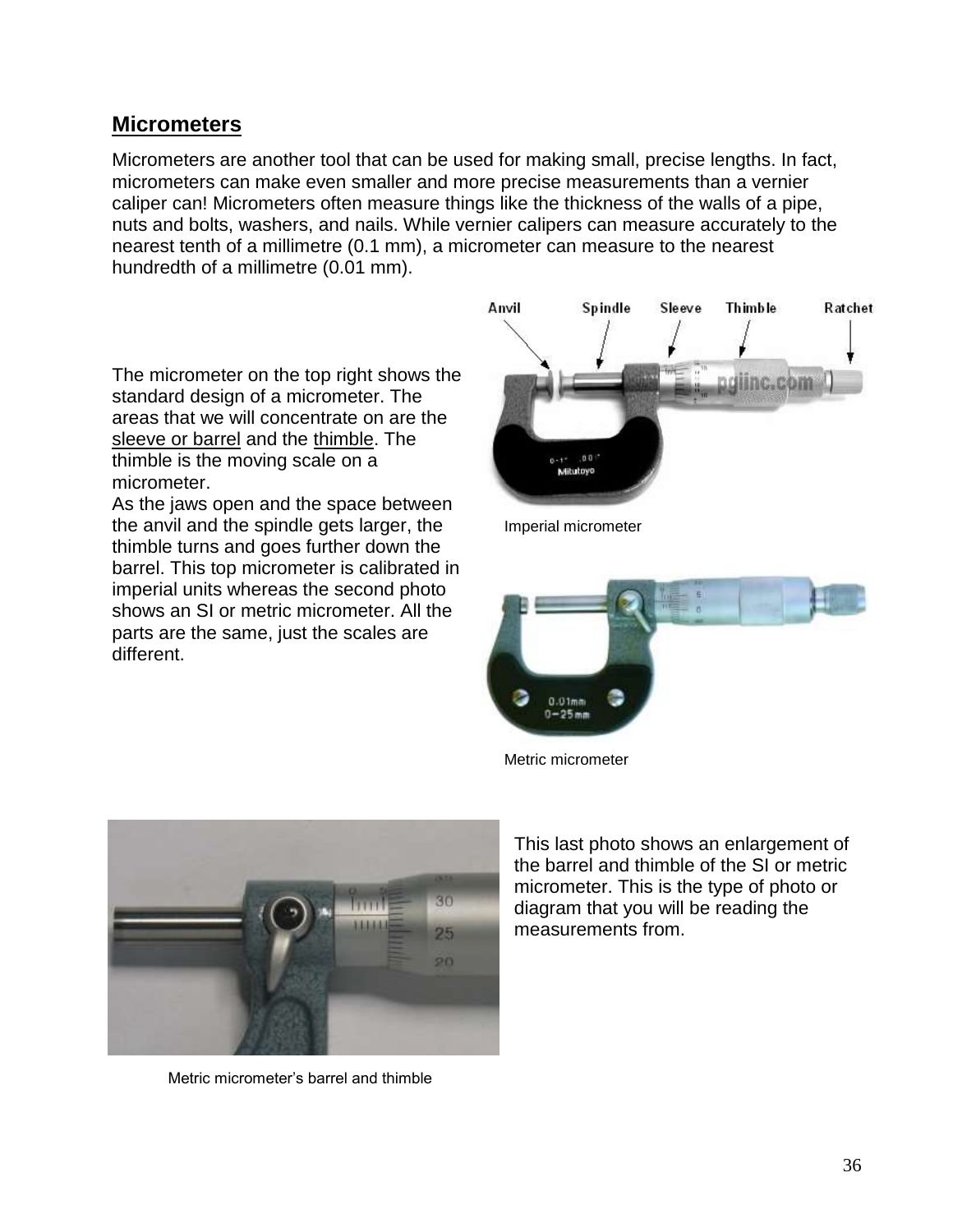#### Reading SI or Metric Micrometers

When an object is placed in the jaws of a micrometer between the anvil and the spindle, the thimble is turned in order to make the object, like a pencil, fit. As the thimble is turned it moves to the right (in the diagram below) and the length on the barrel increases.

To read any length, first look at the top of the barrel reading. This scale is in millimetres. Simply count from the zero to where the thimble cuts across the barrel. In this example, the thimble crosses the barrel just past 8 mm. So this is our starting reading.



Now it is necessary to read the thimble on the micrometer. The thimble reading is made where the line from the barrel crosses the thimble. In this diagram, the thimble reads 12. However, this is NOT 12 mm but 0.12 mm. Now the readings are added together to get the final reading:

$$
8 \text{ mm} + 0.12 \text{ mm} = 8.12 \text{ mm}
$$

Notice on the bottom of the scale in the barrel that there are also divisions. These are half millimetre divisions. They come into play when the thimble is only partly turned between whole millimetre marks as shown in the second micrometer below:

while the top of the sale on the barrel is still showing 8 mm, there is a tick mark now showing on the bottom of the scale before the thimble. If this is the situation, you must add 0.5 mm to the top reading before reading the thimble. So this reading would be:



 $8 \text{ mm} + 0.5 \text{ mm} + 0.12 \text{ mm} = 8.62 \text{ mm}$ 

While measuring with a vernier caliper, there might be some room for error depending on which lines match the best, with the micrometer, there is only one right answer. Therefore, micrometers are much more precise and accurate than vernier caliper are.

Other sites that will help you if you are having any trouble are the following: <http://members.shaw.ca/ron.blond/Micrometer.APPLET/> <http://www.upscale.utoronto.ca/PVB/Harrison/Micrometer/Micrometer.html> Now try these micrometers and write their measurements down beside each one.